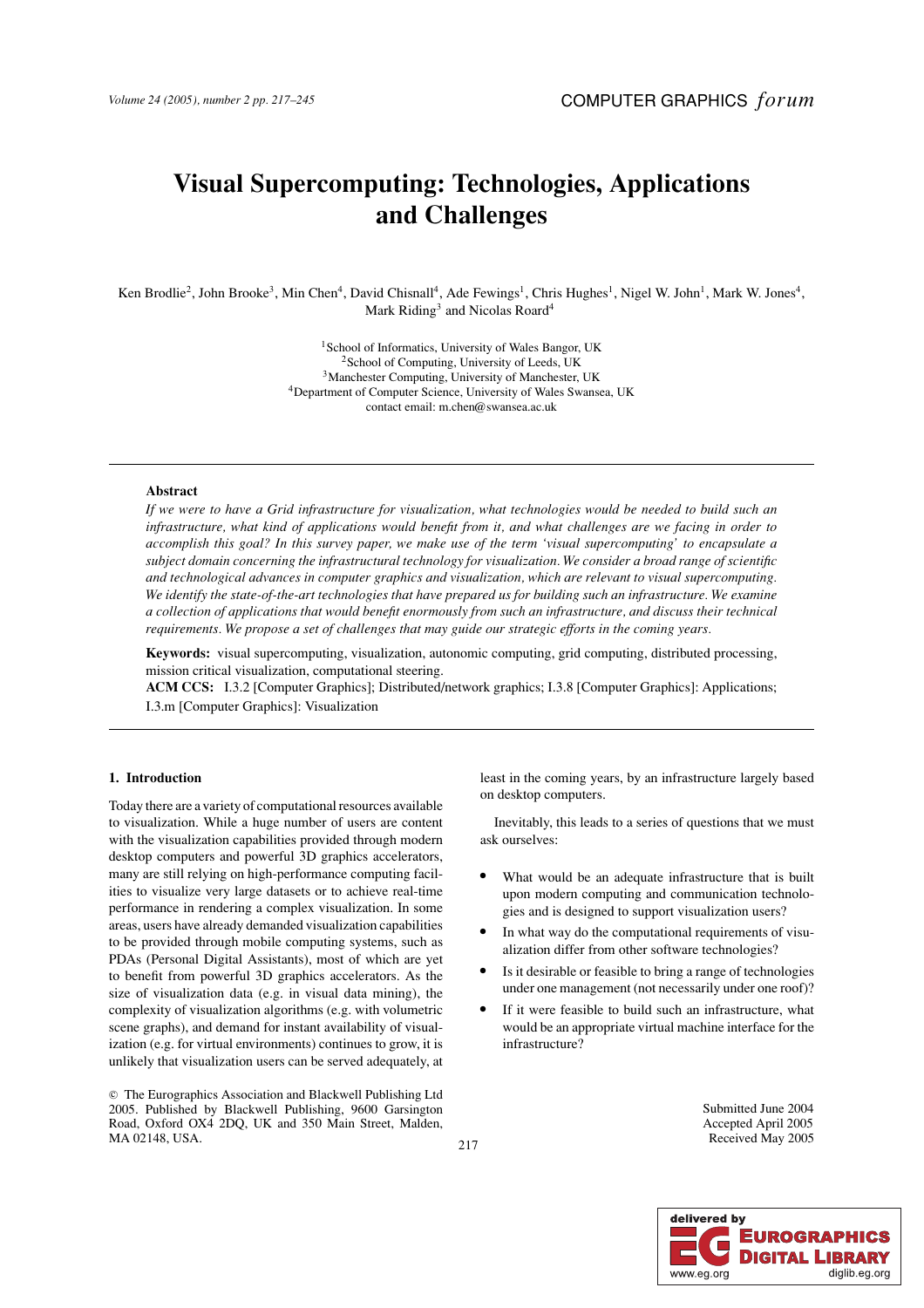How should users' experience be managed when they access visualization resources in the infrastructure?

In fact, the computer graphics and visualization community has been seeking answers for these questions for the past few decades. The community has invested a huge amount of effort in developing specialized graphics hardware, has always been among the first to deploy the latest technologies for high-performance computing, and has accumulated large volumes of research outputs in parallel, distributed, and webbased techniques for visualization. Recently, the community has shown equally great enthusiasm to embrace the cluster, Grid and mobile technologies. However, in general, the community has tended to address these questions mainly from the perspective of visualization technology. With the rapid expansion of the visualization user community, there is an urgent need to examine these questions from the perspective of end-users, for instance, surgeons, field workers, network managers and fraud detectives.

The authors of this survey are engaged in a collaborative project, e-Viz [1], to develop a software infrastructure for managing a variety of visualization tasks. In this survey, we trace the historic route of deploying advanced computing technologies for visualization, and survey a broad collection of scientific and technological developments, including theories, algorithms, hardware, software and services, for visualization. We utilize the term *Visual Supercomputing* to encapsulate a subject domain concerning such an infrastructure for visualization, and outline the user requirements by considering a range of applications. We present an overview of the state of the art of technologies in hardware and software for visualization, and the impacts of the Internet, Grid and mobile technologies on visualization. We highlight those latest developments that are relevant, or potentially relevant, to visualization. We propose a set of technical challenges in realizing a visual supercomputing infrastructure that manages visualization tasks in complex networked computing environments, as well as managing users' experience in accessing and interacting with visualization resources. We believe that *autonomic computing* can play an integral role in the evolutionary development of such an infrastructure.

Our survey comes at a timely moment in considering the relationship between visual supercomputing and *Grid computing*. There is now a growing body of experience in adapting applications to a Grid environment. What is emerging is a consensus that the original idea of a computational Grid that behaved like a utility Grid for computation is perhaps oversimplified. There may be several different structures for Grids depending on whether the resources aggregated in the Grid are to serve large-scale computation, large-scale data handling, complex data sources (e.g. bioinformatics databases) or perhaps to integrate business processes. In this, the visual supercomputing paradigm presents novel challenges to the Grid concept. A number of pioneering projects, described in this survey, have been testing the implications of a Grid for various visualization applications and have raised many technical issues including real-time processing, synchronicity of resource allocation and interactivity between clients and Grid services.

This survey paper is organized as follows. In Section 2, we give a more precise definition of the term *Visual Supercomputing* and outline its technical scope. In Section 3, we review major scientific and technological developments by following the arrivals of different computing technologies, and identify the state-of-the-art technologies that have prepared us for building an infrastructure for visual supercomputing. In Section 4, we examine a collection of applications that would benefit enormously from such an infrastructure, and discuss their technical requirements. In Section 5, we propose a set of challenges that may be used to guide our strategic efforts in the coming years. These are followed by a summary of our conclusions in Section 6.

## **2. Visual Supercomputing**

In this section, we first define the term 'Visual Supercomputing'. We examine its relevance to the three semantic contexts of visualization. We then outline the technical scope of visual supercomputing from the perspectives of *applications*, *users* and *systems* respectively.

## **2.1. Definition**

**Definition.** *Visual supercomputing is concerned with the infrastructural technology for supporting visual and interactive computing in general, and visualization in particular, in complex networked computing environments.*

In this survey, we are focusing only on the subject domain of visualization, though most of the discussions can be extrapolated to other subject domains involving visual and interactive computing, such as computer-aided design, computer animation, and computer vision.

As an *infrastructural technology*, visual supercomputing encompasses a large collection of hardware technologies and software systems for supporting the computation and management of visualization tasks. It focuses on generic technologies for managing the specification, execution and delivery of visualization tasks. It addresses issues such as the scheduling of visualization tasks, hardware and software configurations, parallel and distributed computation, data distribution, communication between different visualization tasks, and communication between visualization tasks and their couplings such as computation tasks or data collection tasks. In addition, it provides infrastructural support for users' interaction with visualization systems, and manages users' experience in accessing and interacting with visualization resources. Nevertheless, visual supercomputing does not concern a specific hardware, algorithm, technique and software for processing a specific type of data in order to generate visualization results.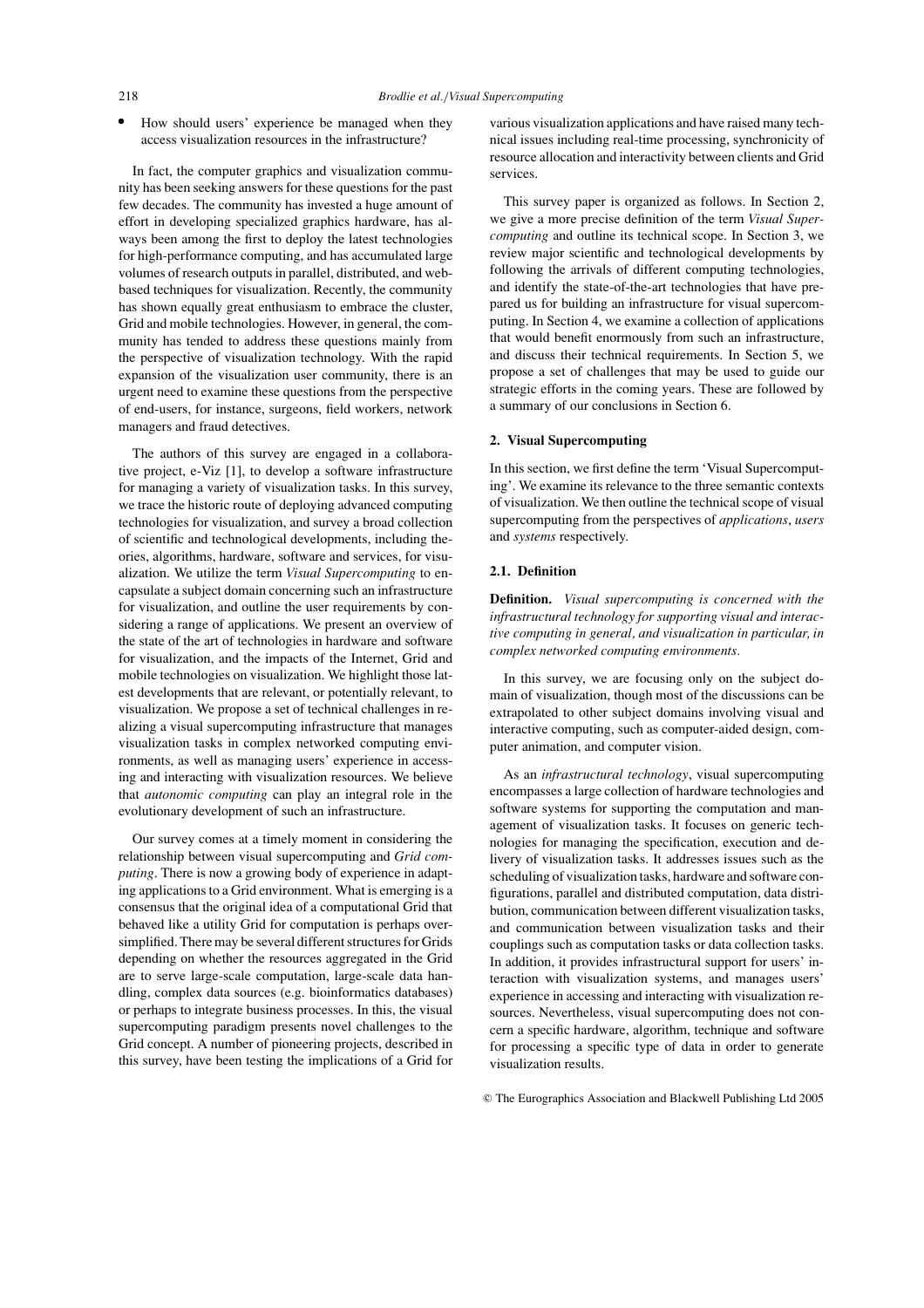

**Figure 1:** *Three semantic contexts of visualization.*

We put an explicit emphasis on *complex networked computing environments*, as this paper is intended not only as a survey of the technologies that have been developed so far, but also as a report on technologies that are in place as well as those that are desirable for a future infrastructure. No doubt such an infrastructure must take *web computing*, *Grid computing* and *mobile computing* into account. Hence, it has to provide comprehensive support for visualization tasks in complex networked computing environments.

The best way to capture our imagination of a visual supercomputing environment is to consider a global Grid infrastructure for visualization. The above-mentioned technical features of visual supercomputing have clearly set it apart from the traditional subject domains such as *hardware architectures for visualization*, *parallel and distributed computation for visualization*, *web-based visualization*, and *collaborative visualization*. While the advances in these traditional subject domains will have significant influence in shaping the infrastructure of visual supercomputing, we need not only to integrate these technical advances together in an environment, but also bring in, and develop new, technologies for significantly improving the quality of services (QoS) of such an infrastructure and users' experience. This will become apparent in Sections 4 and 5.

## **2.2. Semantic contexts**

The gerund 'visualizing' refers to a process that extracts meaningful information from data, and constructs a visual representation of the information. In the field of visualization, this *process* is commonly considered in three different but interrelated semantic contexts as illustrated in Figure 1.

 *Making displayable by a computer.* This is concerned with the algorithmic and computational process of extracting information and rendering a visual representation of the information. In this semantic context, a visual supercomputing infrastructure should address issues such as allocating and scheduling computational

resources for visualization tasks, managing data distribution, and providing mechanisms for inter-process, and inter-task communications within an infrastructure.

- *Making visible to one's eyes.* This is concerned with the process of specifying meaningful information, designing appropriate visual representations, and conveying visual representations to viewers. In this semantic context, a visual supercomputing infrastructure should address issues related to the interaction between users and their visualization tasks, which can be conducted in a variety of forms, including interactive virtual environments, Internet-based collaborative environments, mobile visualization environments, and so on.
- *Making visible to one's mind.* This is concerned with users' thought process and cognitive experience of interpreting received information (not necessarily in a visual form) in one's mind and converting the information to knowledge in pictorial representations. In this semantic context, it is neither desirable nor perhaps feasible for a visual supercomputing infrastructure to manage the thought process of a user. However, there may be a need for introducing gradually new capabilities to support the process of *making visible to one's mind.*

#### **2.3. Application perspective**

The demands for visualization multiply in every direction with an increasing number of new applications, which result in new, and often conflicting, requirements. For example:

- In some applications (e.g. bioinformatics), the size of datasets to be processed continues to grow, while in others (e.g. mobile visualization), a careful control of data size is absolutely necessary.
- In many applications (e.g. those involving 3D virtual environments), users still have plenty of appetite for photorealistic visualization at an interactive speed, while in others (e.g. visual data mining), schematic visual representations and non-photo-realistically rendered images are often able to convey more information.
- In many applications (e.g. virtual endoscopy), interactive visualization can now be achieved with modern personal computers, hence small integrated systems provide a high degree of independence to users who operate in various practical situations. Meanwhile, other applications (e.g. those centralized around one or more data warehouses) require a substantial amount of computation for visualization to be closely coupled with the source of data. Some applications, which have distributed or dynamic data sources, demand a more complex computational model.

From the perspective of applications, an important requirement for a visual supercomputing infrastructure is *choice*, that is, it has to provide a large collection of platforms,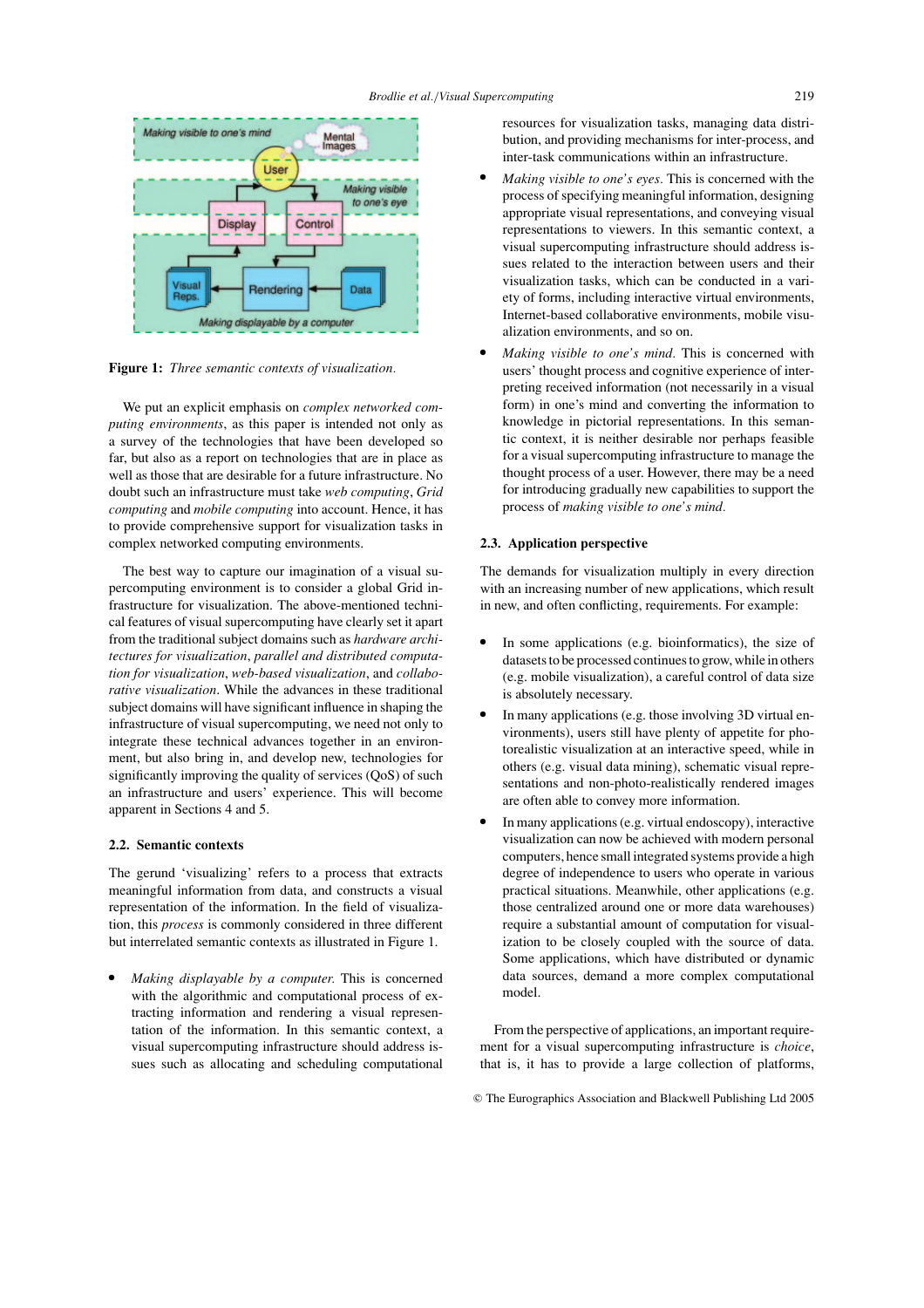methods, mechanisms and tools to serve different applications, as well as offer each individual application a diverse selection of means to accomplish a visualization task.

In Section 4, we will consider several major applications, which collectively characterize the main requirements for a visual supercomputing infrastructure.

## **2.4. User perspective**

Visualization users are no longer limited to scientists and engineers. At the same time, a visualization process often requires a high degree of domain knowledge about the application concerned. While the diversity of applications demands a visual supercomputing environment to provide a large collection of platforms, methods, mechanisms and tools, users require the service to be tailored to individual needs, and to be delivered in a seamless manner. Many users, especially those less technically oriented, would very much hope for a secretary-like visualization service, where they simply submit the data, give instructions and receive results. Although to get appropriate results may require a few feedback loops, many users certainly do not wish to get involved in choosing hardware, programming parallelism, organizing storage for input and output data, and so on. Furthermore, like a secretary, perhaps a visual supercomputing infrastructure should accumulate knowledge about various entities in the environments, profiling hardware capabilities, software usage, users' preference, etc. and gradually improving its quality of services to individual users.

Recent developments in business computing, such as electronic customer relationship management (e-CRM) [2], have shown that it is possible to provide users with better quality of services with appropriate technologies that are capable of collecting and processing users' experience. The emergence of *autonomic computing* [3] is gathering further momentum in developing self-managed services in a complex infrastructure (see also Sections 3.6.2 and 5). Therefore, a visual supercomputing infrastructure should have the responsibility for managing:

- visualization resources,
- visualization processes,
- source data and resultant data,
- users' interaction and communication,
- users' experience in accomplishing a visualization task.

## **2.5. System perspective**

From the system perspective, a visualization task is a kind of computation task, which exhibits a specific class of characteristics. The infrastructure of visual supercomputing is built upon a range of underlying technologies, including computer hardware, operating systems, programming languages, data warehouses, communications, world wide web, Grid computing, knowledge-based systems, and standardization. It is neither sensible nor feasible for the visualization community to attempt to provide solutions in all these aspects. However, it is necessary for the construction of such an infrastructure to bring in the latest advances in other fields of computing and communications, and moreover, to influence the developments in these fields. In the following section, we thereby examine in detail the major advances and the state of the art in the relevant fields.

#### **3. Technologies of Visual Supercomputing**

The technological infrastructure for visualization has heavily depended on high-performance computing environments until recently. In this section, we examine how the advances in computing and communication technologies have shaped, and reshaped, the foundation of visual supercomputing. Obviously, it is not possible to provide a comprehensive coverage for the large number of visualization works that have impacted upon the development of visual supercomputing. We hence focus on the contributions, in connection with each major technological advance, which are particularly relevant to the state of the art of visual supercomputing. For further historic details, readers are encouraged to refer to several excellent surveys [4,5,6,7,8,9,10] and some major publications [11,12,13,14,15,16].

## **3.1. The era of supercomputers**

Elwald and Mass's vector graphics library for Cray-1 [17] represents the earliest efforts for providing visualization capability to support scientific computation on supercomputers. Since then, there has been a huge volume of publications devoted to parallel architectures and algorithms for computer graphics and visualization. While most of these architectures are no longer in existence, and many of these algorithms have difficulties in benefiting from modern hardware, the research in the era of supercomputers has provided us with a collection of abiding concepts, which can still be entrusted to serve modern visual supercomputing environments.<sup>1</sup>

#### **3.1.1. Models of parallel computation**

Since the creation of the very first computer, there have been ever-increasing demands for processing power. Although Moore's Law [18], which suggests that processor power doubles every 18 months, has been satisfied for the last 40 years, today's seemingly powerful desktop computers still cannot meet the requirements of many scientists and engineers who

1 Some of the works described in this section were developed much later than the actual 'era of supercomputers'. As they represent some fundamental concepts and methodologies, we have conveniently placed them in this section.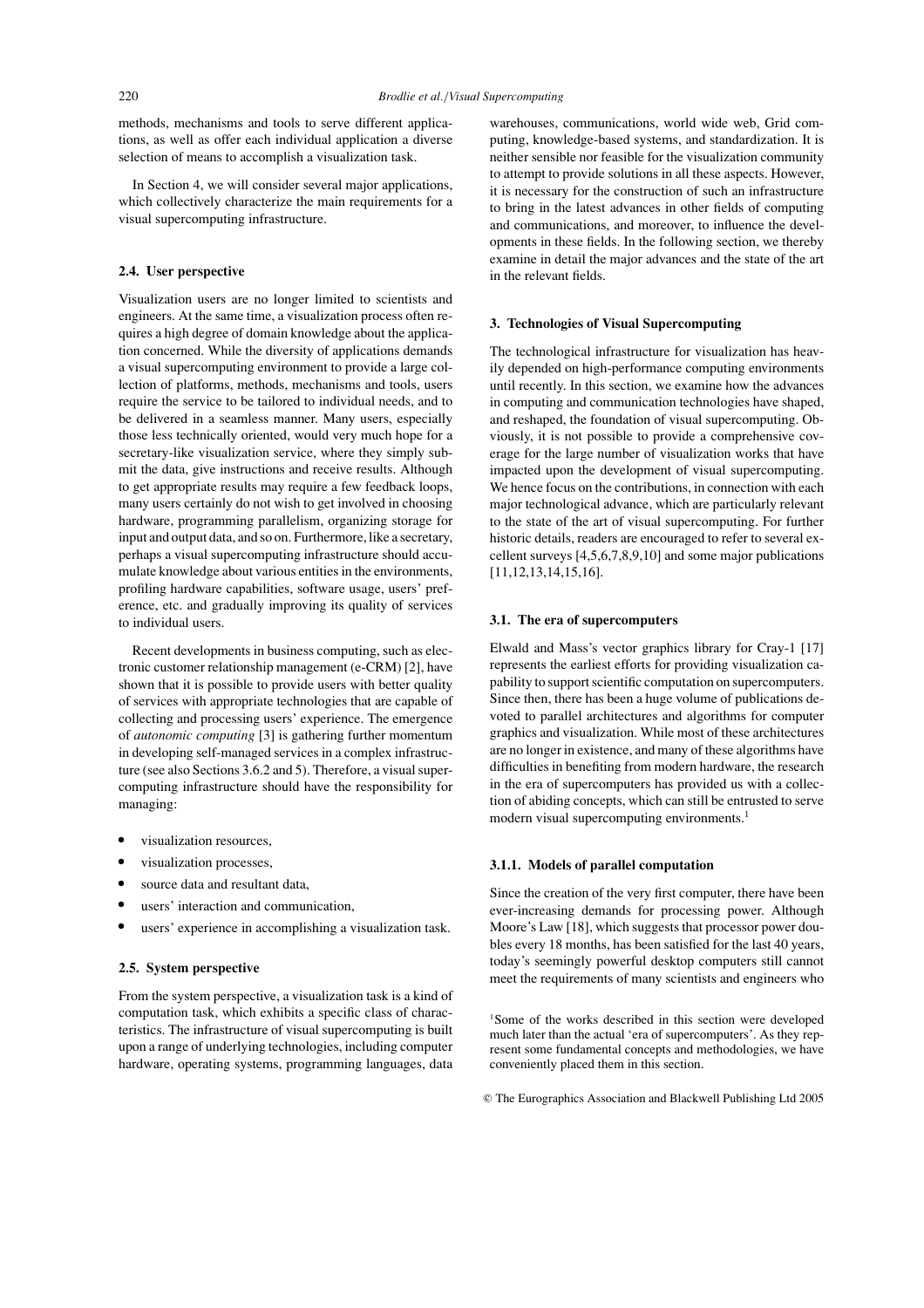seek to model, compute and visualize even larger and more complex problems. Hence, there has always been, and will continue to be, a need for parallel computation. There are three paradigms for parallel computation:

- *Functional Parallelism* splits up the process of computation by dividing an algorithm into separate functional sections and distributing these among different processors organized in a graph structure. One particular case is a pipeline where functional sections are connected along a single path from beginning to end. Data is passed from one processor to another to be computed. The parallelism is achieved when different parts of data are processed concurrently by different functional sections on different processors. In many special-purpose graphics hardware systems, including commodity graphics cards, a graphics-rendering pipeline is partially realized using functional parallelism.
- *Data Parallelism* splits up the process of computation by dividing the data amongst the processors, all of which perform more or less the same algorithmic function. The parallelism is achieved when multiple streams of the data are computed in parallel. Some graphics hardware, such as the SGI InfiniteReality, makes use of data parallelism at individual stages of a graphics pipeline. A large collection of parallel visualization algorithms have been designed based on data parallelism.
- *Farm Parallelism*, which is a hybrid approach, splits up the process of computation into 'tasks', each of which is essentially a portion of data coupled with a functional operation to be performed. Typically, the tasks are kept in a queue, and are distributed to a 'worker' processor whenever one becomes available (i.e. idle). Many modern parallel visualization algorithms [19] have employed farm parallelism to optimize processor utilization.

In 1972, Flynn's taxonomy [20] redefined parallel architectures and, whilst it may be a little outdated now, it is still generally appropriate and widely used. Flynn suggested four categories of parallel machines, namely SISD (*Single Instruction stream, Single Data stream*), SIMD (*Single Instruction stream, Multiple Data stream*), MISD (*Multiple Instruction stream, Single Data stream*), and MIMD (*Multiple Instruction stream, Multiple Data stream*).

In 1978, Fortune proposed the PRAM (*Parallel Random Access Machine*) model [21], which is an idealized parallel machine of *p* processors sharing an unbounded global memory and a common clock. PRAM architectures are essentially synchronous shared-memory MIMD systems, which are further categorized into four subclasses according to whether a memory location can be read or written concurrently. By not considering synchronization problems and communication issues, the model focuses on the actual parallelization of a problem.

Interconnection of processors and memory is a fundamental factor in classical parallel architectures. Two distinct system architectures are UMA (*Uniform Memory Access*) and NUMA (*Non-Uniform Memory Access*) [22]. UMA systems are better known as SMP (*Symmetric Multi-Processor*) systems, where all processors can access all shared memory in the same, consistent time period. NUMA systems have differing access times for processors depending on the locality of the memory being accessed. Hence, NUMA systems can be much larger and more distributed [23].

There are two principal memory structures that can operate in both UMA and NUMA systems. Firstly, in a *distributed memory* system, each processor has private access to its own fast, local memory, but must use some form of message passing over the interconnection to access the memory of another processor. A typical example is the Cray T3D. Distributed memory systems are generally regarded as difficult to program and debug, but they can scale to many thousands of processors [24]. This is in contrast to *shared memory* systems, where all processors can access all memory directly via a shared bus (normally in a UMA system) or a complex switched interconnection network (normally in a NUMA system). Both of these require synchronization functions in order to safely handle contention for shared data. In hardware specifically designed for shared memory purposes, extra cache memories are often present along with a Cache Coherency Protocol to ensure consistency between local cache and global shared memory [25]. Volume visualization often relies on memory systems supplying conflict-free simultaneous access to multiple voxel values in a volume dataset [26].

Another major consideration in parallel computation is *granularity*, which is often used to indicate, intuitively, the size of parallel tasks in relation to the whole computation requirement. Granularity of a parallel architecture is defined as the ratio of the number of processors to the computation capacity of each processor. Granularity of a parallel algorithm is measured as the ratio of the time required for a basic communication operation to that for a basic computation. Different applications suit fine- or coarse-grain parallelization. Finer granularity brings greater potential for parallelism but increases the overhead of synchronization and communication. In graphics and visualization, researchers have developed a large collection of parallel visualization hardware and algorithms of a wide range of granularity.

#### **3.1.2. Models of inter-process communications**

Since the first multitasking systems, it has been necessary to provide means for concurrent processes to communicate. In parallel and distributed systems, inter-process communication introduces delays, which may affect the efficiency of a parallel algorithm significantly.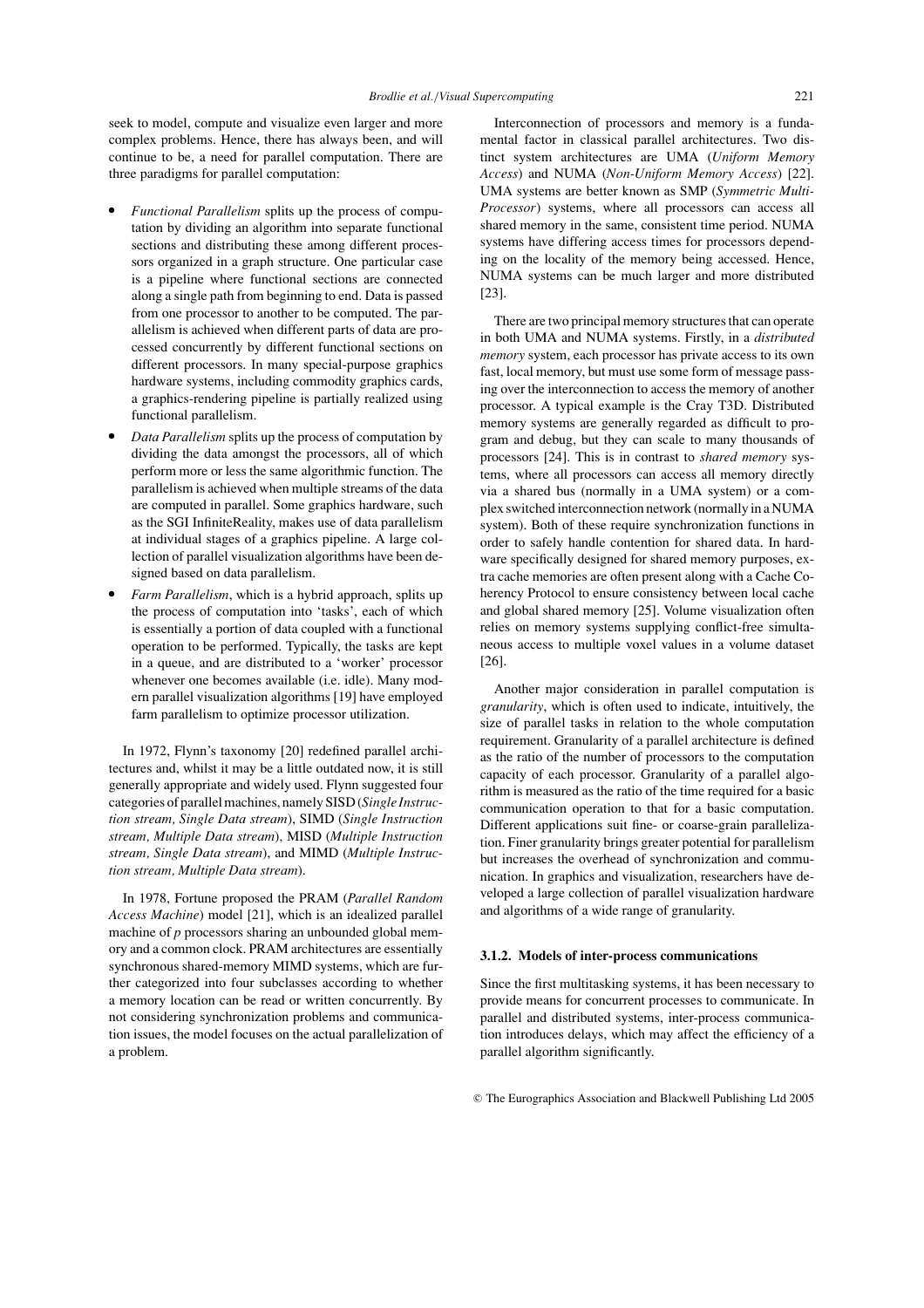*Shared memory architectures* rely on low-latency (<1 ms) communication between processing units and memory via a *dynamic interconnection network* [27]. Several parallel architectures, such as Cray Y-MP, utilized a *crossbar switching* network to connect *p* processors to *q* memory banks. A simple but less scalable alternative is a *bus-based* network, in which *p* processors connect to *q* memory banks by sharing a common data path. Multistage interconnection networks are a class of networks that offer more scalable performance than bus networks and more scalable costs than crossbar networks. A typical configuration is the *omega network* where *p* processors connect to *p* memory banks via *p* stages, and each stage is an interconnection pattern connecting *p* inputs to *p* outputs.

*Distributed memory architectures* typically involve *static interconnection networks*, which may be of a variety connection topologies [28]. In such architectures, some kind of mechanism for *message passing* [29] or remote procedure calls (RPC) [30] is required. The former enables data communication between remote processes, and the latter facilitates server-client communication by allowing a client to activate pre-defined remote procedures at a server and exchange data in a manner similar to conventional subroutine calls. An object-oriented approach to inter-process communication enables a process to send data as well as operations to remote processes, hence significantly improve the flexibility and scalability in dynamic management of parallel computation tasks. *Common Object Request Broker Architecture* (CORBA) [31] provides such an inter-process communication in UNIX-like systems, while Microsoft Windows incorporates such features into DCOM as an operating system service. Some systems, such as Globe [32] allow a single object to be distributed across a wide area network. Recently, Bernholdt *et al.* [33] adopted a component-based approach for building parallel applications in scientific computation.

A number of modern parallel environments provide programmers with high-level programming interfaces for managing inter-process communications. These include coordination-based middleware such as Jini [34], and document-based middleware such as Globus [35]. This enables application developers to focus on the contents of the communications, and many have adopted the XML standard for defining the syntax of the contents [36]. Although there is significant overhead in parsing transferred data when compared with binary encodings, the XML standard facilitates integration of different protocols and extension of existing protocols.

#### **3.1.3. Performance metrics for parallel systems**

Many different metrics have been used to measure the performance of parallel systems and algorithms. The primary objective of using *p* processors in parallel to solve a problem of size *n* is the multiplication of the amount of processing power, commonly measured in terms of MIPS (*millions of in-* *structions per second*) or FLOPS (*floating-point operations per second*). However, as previously outlined, it is not possible to parallelize all problems perfectly without introducing additional costs.

One widely used performance metric is the *speedup* [37], which measures the ratio of the time taken by the fastestknown sequential algorithm to that by a given parallel algorithm executed on *p* processors. In theory speedup can never exceed the number of processors *p*, though in practice *superlinear speedup* (speedup  $> p$ ) may sometimes be observed due to the effects of a particular system architecture.

It is also important to measure a parallel system with the *efficiency* metric, which is defined as the ratio of speedup to the number of processors; and the *cost* metric, which is the product of parallel run time and the number of processors used. One design goal for a parallel algorithm is to achieve a *cost-optimal* system, the *cost* of which is proportional to the execution time of the fastest-known sequential algorithm. The main obstacle to achieving a *cost optimal* parallel system is the *overhead* resulting from parallelization, which is usually caused by inter-process communication, extra computation (e.g. initialization, distributed data management), and idle waiting (e.g. load imbalance, task synchronization).

Increasing the number of processors reduces efficiency, while increasing the size of the computation increases total speedup hence efficiency. One of the most important metrics is*scalability* [38], which measures the capability of a parallel system to maintain efficiency by increasing problem size and speedup in proportion to the number of processors.

*Time-constrained scalability* [39] is the core issue in some applications, such as weather forecasting, where it is necessary to fix the parallel run time, and to scale the problem size according to the number of available processors. They also examined the *memory-constrained scalability*, focusing on the largest problem that can fit the available memory in a parallel system.

## **3.1.4. Parallel programming paradigms**

It is generally accepted that there are three primary programming paradigms for developing parallel applications, namely *message passing*, *shared-address-space* and *data parallel* paradigms. The first two are sometimes collectively referred to as the *control-parallel paradigm*. 2

*Message passing* is a widely adopted programming paradigm. Although it is commonly associated with MIMD computers, it is universal enough to run on SIMD systems and uniprocessor systems as well as cluster systems and

2 The terms *control parallelism*, *functional parallelism* and *task parallelism* are often used in an interchangeable manner, while each places different emphasis on aspects of parallel computation.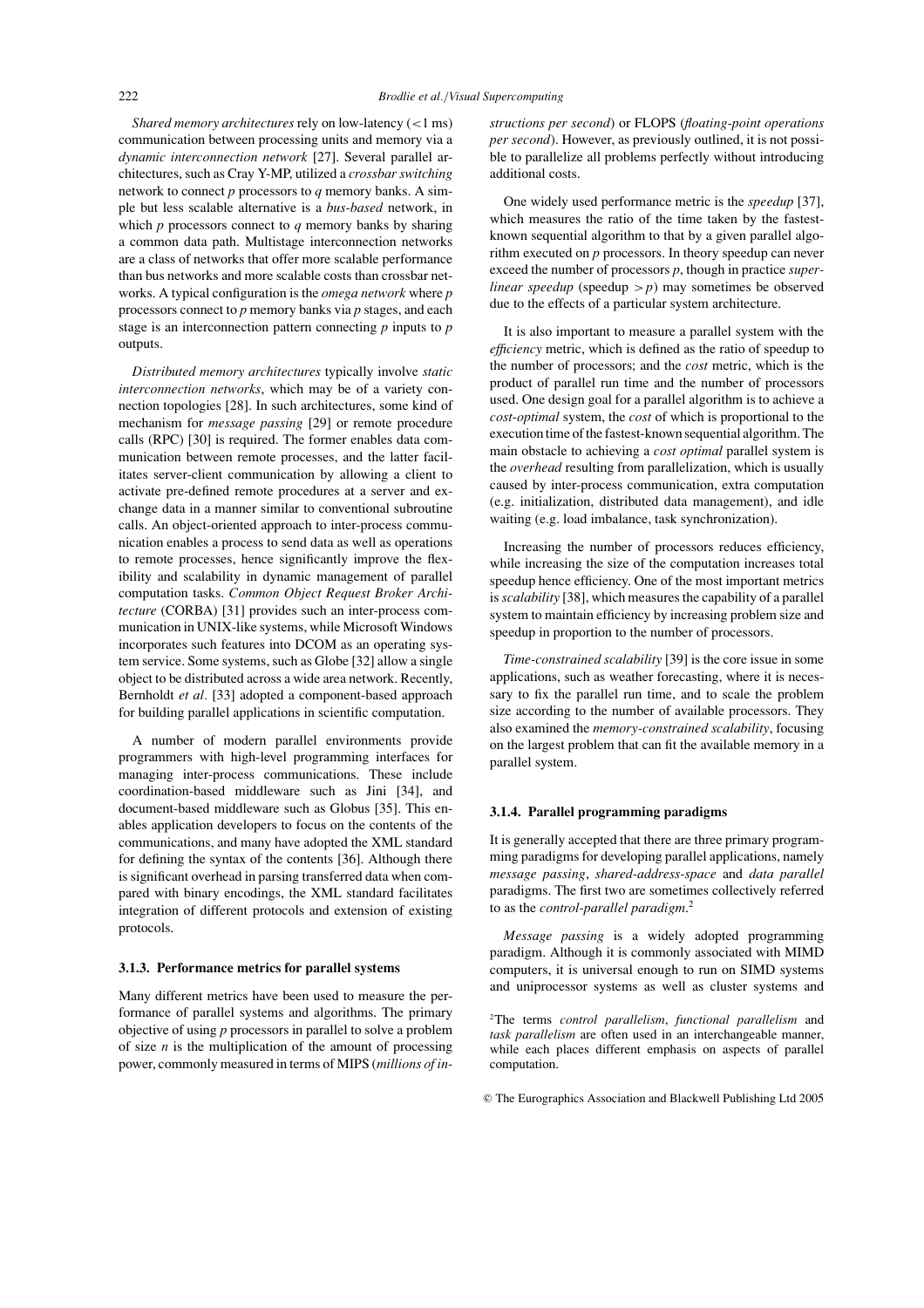symmetric multiprocessor systems. It requires the programmer to 'manually' specify subtasks to be executed in parallel, start and stop their execution, and coordinate their interaction and synchronization.

*Message Passing Interface* (MPI) [29] is perhaps one of the most popular programming environments for developing parallel applications. It is hardware independent, and provides a set of library interface standards for managing process creation and message communications. The MPI-2 standard introduces dynamic process management, though only a few implementations are MPI-2 compliant at present.

The *Parallel Virtual Machine* (PVM) is another implementation of the message-passing paradigm. Using the notion of a virtual machine, PVM enables programmers to treat a set of heterogeneous computers as a single parallel computer. Although MPI is believed to be faster within a large multiple processor system, PVM still scores highly due to its fault tolerance and recovery [40]. Other vendor independent libraries for the messaging passing paradigm include EXPRESS, P4 and PICL.

The shared-address-space paradigm aims to provide programmers with a virtual shared memory machine, which can be built upon distributed as well as shared memory architectures. A programming environment for this paradigm normally includes primitives for creating processes and threads, allocating shared variables, managing mutual exclusion and facilitating synchronization. Managing mutual exclusion during concurrent memory accesses is critical to the correctness of parallel programs in this paradigm [41].

Linda is a coordination language, in the form of C and Fortran extensions, for supporting shared-address-space programming. SR is a language that supports both sharedaddress-space paradigm and messaging passing paradigm. X3H5 is an ANSI standard for shared-address-space programming in the context of single program and multiple data stream (SPMD). OpenMP, supported by many commercial compilers, is an API for shared-memory programming on multiprocessor architectures.

The *data parallel* paradigm provides programmers with a collection of virtual processors. Hence, it facilitates a highlevel abstraction in developing parallel applications, hiding the architectural features of the underlying hardware. Data are distributed among virtual processors. It enables programmers to focus on data parallelism within a parallel algorithm. The parallelization of a computation task is usually realized by an appropriate compiler, which must map virtual processors onto physical processors [42].

Many languages were developed for supporting the data parallel paradigm in the late 1980s and early 1990s, including the CM-2 family (i.e. C∗, CM-Fortran and <sup>∗</sup>Lisp by Thinking Machine Co.), MP-2, Dataparallel C, DINO, PC++ and High Performance Fortran (HPF) [42].

One important strand of the data parallel paradigm is *dataflow computation* [43], in which operations are executed in an order determined by the data interdependencies and the availability of resources. The execution can be activated by the availability of input data (i.e. data-driven) or by requirements for specific output data (i.e. demand driven). The concept of dataflow computing facilitates a functional specification of a computation task and the permitted freedom as well as constraints in its parallelization.

This concept has also played a more significant role in visualization (see also 3.2). Systems, such as OpenDX, AVS, IRIS Explorer, SCIRun and DDV, are dataflow-based *modular visualization environments*. They provide a network of modules as the specification of a visualization task, which in principle can support dataflow parallelism [44]. As most networks normally define a coarse-grain dataflow, and most available modules cannot handle partial datasets, these environments offer only limited data parallelism under a centralized executive [45]. AVS, IRIS Explorer and OpenDX can all achieve control parallelism with remote modules. SCIRun provides threaded-task and data parallelism on shared-memory multiprocessors. DDV enables a pipelined-based, demand-driven execution that requires the minimum amount of input data to produce the results.

Stream-based computation, inspired by some parallel hardware architectures, represents a combination of simple control parallelism and simple data parallelism. Chromium [46] provides a collection of pluggable *stream processing units*, and allows streams of OpenGL commands (which contain mostly data) to be processed in parallel. Moreland and Thompson [47] recently described a new set of VTK parallel rendering components built on the top of Chromium for supporting 'cluster to wall' visualization.

#### **3.1.5. Design Methods for Parallel Visualization**

Parallel and distributed computation in visualization is broadly divided into two fundamental categories — *object space* and *image space* [13]. 'Object space parallel' refers to the decomposition of a visualization task by dividing input data into a collection of smaller components, each being processed by a computation node. Algorithms in this category are also known as *sort-last* [48], reflecting the need for sorting graphics primitives generated by different computation nodes at the image composition stage of a graphics pipeline. 'Image space parallel' refers to the decomposition of a visualization task into a collection of sub-tasks, each responsible for a small portion of pixels in the visualization image to be synthesized. Algorithms in this category are also known as *sort-first*, reflecting the need for organizing (or 'sorting') data according to the target sub-images prior to their entering into the graphics pipeline.

There is always a need in any parallel implementations to keep a balance between two, often conflicting, requirements,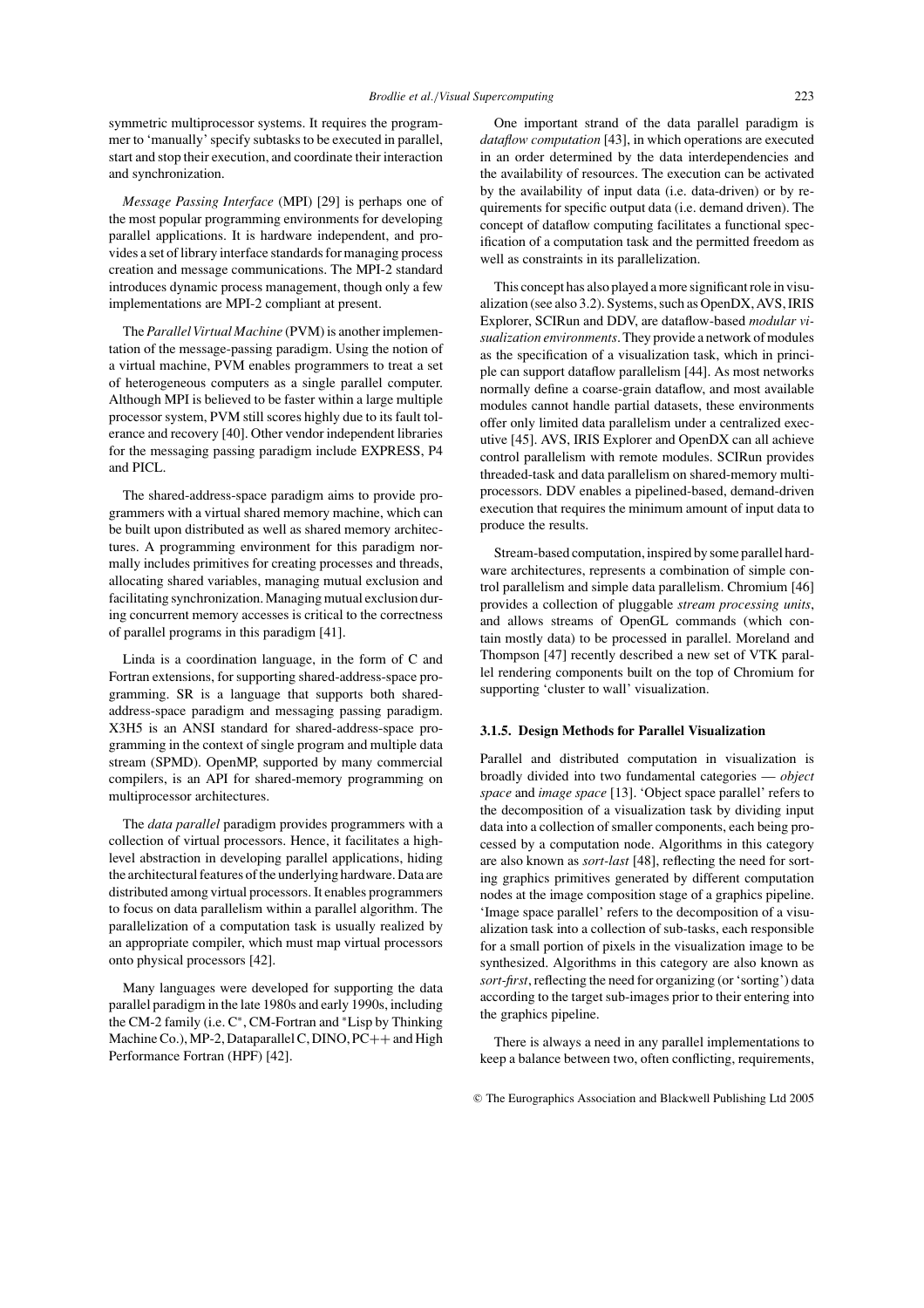namely *data locality* and *load balance*. The former helps reduce the communication overhead, whilst the latter attempts to minimize the idle time of the processors involved.

Data partitioning is important for any visualization tasks to be computed on parallel and distributed architectures. It is particularly critical for distributed memory architectures, such as Beowulf clusters, where partitioned data components are distributed to different processing nodes. Data or spatial coherence is often harnessed by partitioning algorithms to ensure data locality while minimizing the amount of data residing on each node [49]. Further consideration includes image and frame coherence [50], and overlapping and exchange of boundary data [51]. In general, sophisticated partitioning methods are largely datatype dependent, though they can sometimes also be architecture dependent.

Data partitioning and distribution schemes may be classified according to division criteria (e.g. image-space [49], object-space [52], or hybrid methods [53]), or organization of data replication, which may be in one of the following three forms:

- *Complete Data Replication*, in which each node holds all data locally. This allows simple parallelization, classically image-space parallelization, through the same sequential algorithm on all nodes and minimizes communication overhead during processing. This technique is effective for processing read-only data (such as many graphics and visualization applications). In practice, it often achieves near linear speedup and facilitates good load balancing. However, it does not always scale well as the cost of initial data distribution is a function of both the size of data and the number of nodes. The demand for large memory in each computation node is often difficult to meet.
- *Block Replication*, in which a dataset is typically partitioned into blocks or slices based on the 'physical' organization of the data. This meets the basic needs of object-space parallelization, and replicates a small proportion of an input dataset on each processor. For example, *a regular block decomposition method* may divide a volume dataset into equally sized regular blocks. As equally sized blocks do not ensure an equal amount of workload in each block, this sometimes leads to difficulties in load balance. An *irregular block decomposition* method is often employed to produce blocks that contain similar workloads.
- *Structured or Hierarchical Partitioning*, in which one or more higher level structures are superimposed upon the raw dataset, facilitating data decomposition based on the 'logical' organization of the data. An *occupancy map* [54] is a simple form of such structures, which employs a binary flag to indicate whether or not a block of data is of any interest to the rendering algorithm. A relatively

more complex approach is the *Kd-tree Partitioning* [55], which is used for partitioning k-dimensional space into sub-volumes along planes through the dataset. Another commonly used approach is *Octree subdivision* [56,57], which recursively divides the object-space (or an octant) into eight octants. Such a structure can be used to organize the data according to various attributes, including spatial occupancy and workload [58]. While most structured partitioning takes places in the object-space, many of these methods can also serve image-space parallelization as they can facilitate efficient view-dependent data fetch [59], and combined image and data coherence. Recently, scene graphs were used as a hierarchical structure for managing sort-first, distributed memory parallel visualization [60], and facilitating real-time virtual reality applications [61].

*Load balancing* is normally addressed by appropriate task assignment methods, which are typically classified by its run-time behaviour. *Static task assignment* [52,62] predetermines the workload of each processor according to the predicated workload of each sub-task and processing power of each computation node. Though it requires the preprocessing of task assignment, it demands less communication overhead and little cost in run-time monitoring and scheduling. It usually facilitates efficient data partition and distribution by taking data coherence into account in task assignment.

*Dynamic task assignment* (e.g. [53]) maintains a pool of tasks, which are often of small and varying workloads. Whenever a processor is free, it is assigned a new task from the pool. This procedure repeats until the pool is empty. This method is particularly effective in heterogeneous environments (where the available computation capacity of each node is difficult to predict), and image-space parallelization (where the workload of each sub-task is difficult to predict).

*Image composition*, which transforms parallel streams into a useful output (usually a single image), is often a bottleneck in algorithms, especially sort last algorithms. Many classical implementations use the *direct send* method, in which each processor sends its rendered pixels directly to the processor responsible for image composition. However, this simple method suffers from the problem of link contention with a large communication overhead. Lee *et al.* [63] suggested a parallel compositing algorithm to avoid link contention by routing messages along pre-defined grid paths in a mesh network. Ma *et al.* proposed to organize message paths in the form of a binary-tree (also by [52]), together with a binary swap algorithm for improving processor utilization. Recently, Stompel *et al.* [64] presented a scheduled linear image-compositing algorithm, as a highly optimized direct send method, offering better scaling on larger numbers of processors.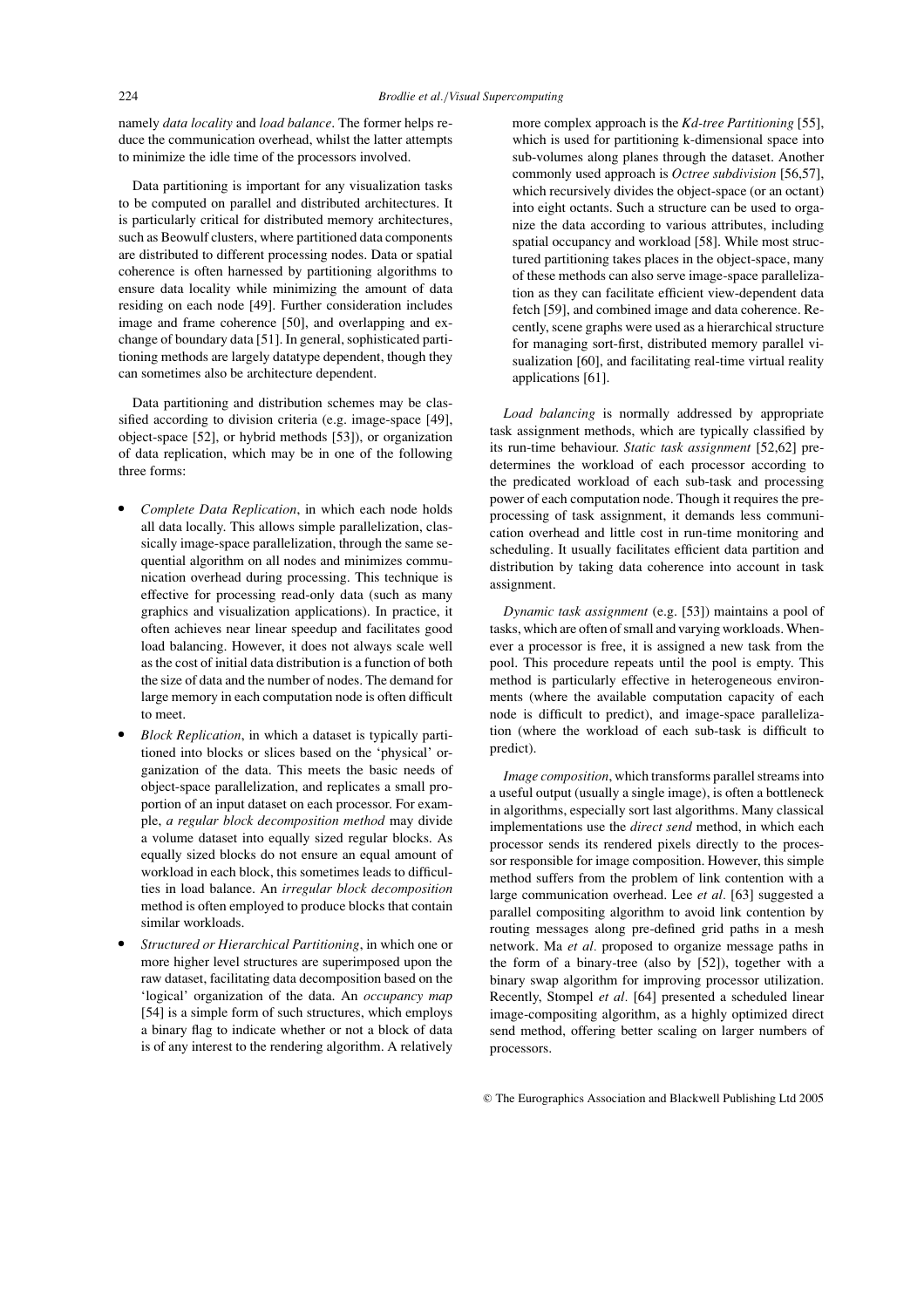## **3.2. The arrival of graphics workstations and modular visualization environments**

The arrival of graphics workstations in the late 1970s changed the face of visual computing. Up to that point, graphics was a speciality, provided in the form of a graphics terminal connected over a relatively slow communication line to a timesharing processor. Suddenly the processor was co-located with the display, and so interaction became much more dynamic. Moreover, this development coincided with the emergence of network-based windowing systems. This was significant to visualization users, who benefited from not only the WIMP-based user interface, but also from the interactive graphics capability that allowed visualization tasks to be carried out on the desktop.

However it took some time before visualization software emerged to support these new opportunities. In the late 1980s, the performance of workstations reached a point where interactive 3D visualization was feasible, and this performance leap was accompanied by new algorithmic developments such as Marching Cubes for isosurfacing [65], and ray casting for volume rendering [66]. A number of products started to appear, first AVS and aPE, and soon followed by IRIS Explorer, Khoros and IBM Visualization Data Explorer, and more recently TGS Amira. These are known as *modular visualization environments*, since applications are composed by wiring modules together in a dataflow network, using a visual programming paradigm. They are designed to suit end-users with limited programming knowledge and enable them to interrogate interactively a dataset via its visual representation.

Often these modular visualization environments were developed in the first instance as software tools to accompany and promote particular graphics workstations. Thus, AVS was developed as a tool for use with Ardent workstations, and later Stardent; IRIS Explorer was developed to enhance the promotion of SGI workstations. The cost was typically very low, if not free. It is interesting that the software in most cases has lived rather longer than the hardware it was designed to support. For instance, responsibility for the development of AVS and IRIS Explorer was passed to software vendors in the 1990s, NAG Ltd. in the case of IRIS Explorer. Khoros was recently renamed as VisiQuest and marketed by AccuSoft. IBM Visualization Data Explorer became OpenDX as IBM decided to make it an open source product. AVS, IRIS Explorer, Khoros and OpenDX remain vibrant products today.

In the late 1990s, relatively expensive graphics workstations were gradually replaced with modern personal computers equipped with commodity graphics cards. This has certainly created new demands for visualization tools from users in all types of occupations, for instance, security officers, and stock-brokers. It has also introduced a new dilemma as to the best way to provide users with visualization capabilities, and the role of modern personal computers equipped with powerful graphics hardware in the infrastructure of vi-

sual supercomputing. Undeniably, it is a formidable argument that a future visual supercomputing infrastructure should be based on all these personal computers, either loosely or tightly connected.

## **3.3. From special-purpose hardware to general purpose hardware**

Many graphics and visualization tasks are computationally intensive, and continuing efforts have been made to offload the tasks performed by different parts of a graphics pipeline onto special-purpose hardware. These efforts are exemplified by several often quoted developments, which include:

- *The video random-access memory* (VRAM) [67], which provides an effective solution to improve the size and access of the frame-buffer required by almost every graphics pipeline.
- *Graphics processors*, such as Intel's i860, which led to an era when graphics processing units (GPUs) facilitated firstly window-based user interfaces to the desktop computers, followed by computer games, interactive 3D graphics, and interactive visualization toolkits.
- *Multiprocessor graphics architectures*, such as Silicon Graphics' POWER IRIS, which distributed the computational costs to a number of subsystems, each serving a set of special-purpose operations, such as geometric manipulation, scan-conversion, and visibility determination.
- *Texture mapping hardware*, which has provided computer graphics and visualization with low-cost pseudophotorealism. In addition, such hardware has played a significant role in the development of visualization algorithms, and has been effectively deployed to accelerate a range of visualization tasks, including texture-based volume rendering [68,69], flow visualization [70,71], splatting [72] and point-based rendering [73]. Both 2D and 3D texture mapping techniques benefit from hardware support, but only high-performance workstations currently offer 3D texture mapping hardware.

The latest generations of commodity graphics cards, such as the NVidia GeForce and ATI Radeon families, are allowing more and more applications to take advantage of graphics hardware. Demanding visualization techniques such as volume rendering and ray casting have already been successfully implemented [51,74,75,76]. With their generous memory capability and sophisticated numerical processing power, these cards have also been utilized for many circumstances other than graphics and visualization. Their affordability and extensive availability on almost all desktop computers, allows them to become more general purpose than ever before. There are limitations on what can be achieved today, however. For example, the size of the volume that can be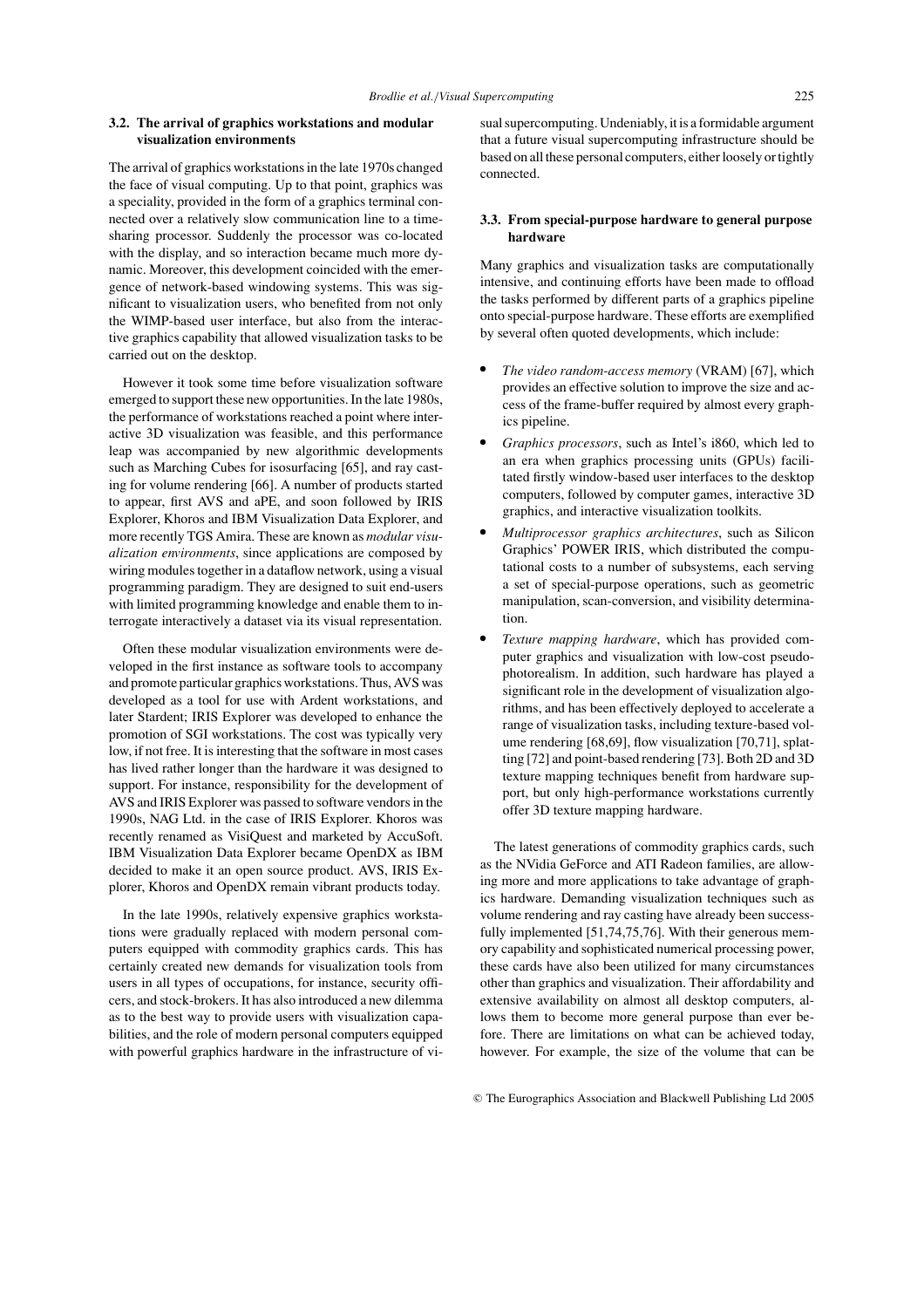manipulated is limited by the amount of dedicated graphics memory available on the card, and this can easily become a bottleneck when dealing with large datasets. Texture data must be fetched via the *accelerated graphics port* (AGP) from the main memory of the PC, and this prevents interactive performance from being achieved. Sophisticated partitioning of the data can be applied as a pre-processing stage to help overcome this limitation [77]. However, it will be the replacement of the AGP with technology based on the new PCI-express standard that will eventually overcome this bandwidth bottleneck [78].

Among all of the increasingly 'general purpose' cards, one stands out as a piece of truly special-purpose hardware; that is, the TeraRecon VolumePro, which delivers high-quality and real-time volume rendering capability [79] Built upon the results of earlier research [80], the commercial VolumePro card currently available for PCs can deliver up to 30 frames per second for a 5123 voxel dataset.

While there has been a surge of interest in transferring more computational costs from a visualization algorithm to a commodity graphics card, there has also been effort put into building high-performance architectures that benefit from the collective power of an array of graphics cards. Several recent developments have demonstrated how graphics hardware of a PC cluster can accelerate a graphics and visualization task [51,81], implementing either imagespace (sort-first) or object-space (sort-last) parallelism (see Section 3.1.5).

WireGL [82] was the first of a new breed of graphics software specifically designed to make use of such cluster systems, and it delivered general-purpose rendering capabilities through its support of sort-first rendering to tiled displays. The design of WireGL evolved into Chromium [46], which is a stream-oriented framework for processing streams of OpenGL commands on parallel architectures such as clusters. It can support sort-first, sort-last and hybrid parallelization strategies through the use of stream processing units. Integration between Chromium and visualization software such as VTK and OpenRM was recently reported [47,60]. The popularity of cluster computing has already led to a number of open-source software systems (e.g. Visapult [83,84], ParaView [85] and VisIt [86]), and commercial products, including software products such as Mod-viz and hardware products such as the Sun Fire Visual Grid system and IBM DeepView. Recent developments also include HP Sepia, Vi-SUS [87] and Metabuffer [88].

The latest developments in graphics hardware have suggested a modern approach to the architectural design for visual supercomputing, aiming at gaining the collective power from a large number of CPUs and GPUs simultaneously. No doubt, cluster computing is set to become a formidable technology in a visual supercomputing infrastructure.



**Figure 2:** *A large-scale, front projected, semi-immersive virtual environment.*

## **3.4. The drive for virtual reality**

*Immersive and semi-immersive virtual environments* (Figure 2) represent a major technical drive in computer graphics and visualization, and have helped push a range of hardware and software technologies forward. Such a virtual environment enables users to be immersed inside a computergenerated world with a sense of spatial presence and often physical presence. For many visualization applications, virtual environments can provide users with realistic experiences in 'interrogating', 'navigating within', 'feeling' and 'manipulating' data via its visual representation.

### **3.4.1. Hardware technologies**

Although conventional displays and input devices can offer the most basic means for graphical interaction, they do not provide a sense of immersion, which is highly desirable in complex visualization tasks. Such tasks may require the user to have a better spatial awareness, better physical control in direct manipulation, better interaction with other users in the same virtual world, or better association with the real world.

Several techniques were developed to enable users visually immersed in a virtual world with 3D stereoscopic views and volumetric views [15,89,90]. These include:

- *Head-mounted display*: It mounts a visual display in front of each eye. It is limited to one user at a time, and requires some form of cabled connection to the computer, which could be cumbersome.
- *Projection-based display*: It provides stereoscopic views by projecting two different series of images, one for each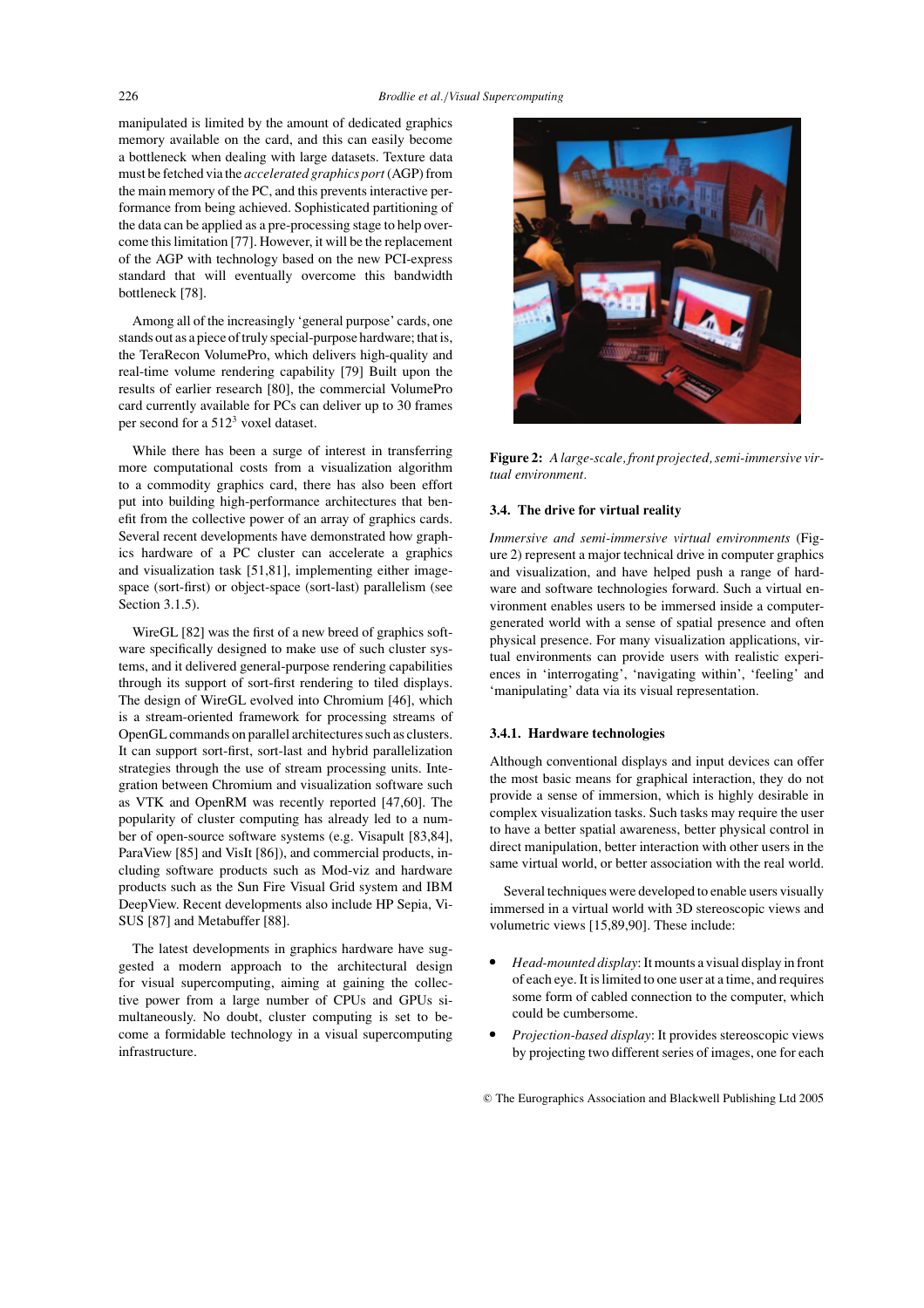eye, and allows several users to share the same visualization at a time [91]. Users typically gain stereoscopic experience using *shutter glasses* (i.e. in *active stereo*), or polarizing glasses (i.e. in *passive stereo*).

 *Autostereoscopic display*: It does not require the user to wear special glasses. One of such techniques is *volumetric display* [92], which allows users to view a 3D dataset directly. *Parallax techniques*, including *hologram*, *parallax barrier display*, *lenticular display* and *holographic stereogram* [93], facilitate stereoscopic vision with motion parallax. A special layer (e.g. for example, a horizontal array of cylindrical lenses in *lenticular display*) is placed in front of interleaved images of a 3D object from different viewing angles. When the viewer moves, a different image is picked up by the display, and the object is perceived to have rotated.

In addition to stereoscopic displays, one growing trend is building very large high-resolution displays, involving, for instance, 63 million pixels [47]. Such a display can create an unusual sensation of *presence*, and involvement, enabling a team of users to interrogate a high fidelity model in its totality.

Techniques are available for users to interact with a virtual world with 3D input devices, some of which facilitate users' experience of physical immersion [94]. These include:

- *3D mouse*: As a low-cost hand-held device, it provides a tracker sensor and a set of buttons. By changing the orientation of the mouse, the user can exert navigation control or apply direct manipulation in a virtual environment.
- *Interactive glove*: It is worn by the user and has transducers sewn into the finger joints, which can be used to tell the computer the physical characteristics of the fingers when they are bent. This allows the computer to identify when an object is being picked up, although the user would have no real sense of holding the object [15].
- *Force feedback devices*: They are able to give the user a feel of physically interacting with virtual objects, and are often referred to as *active haptic devices*. One of the available techniques is the *Phantom-like haptic device* [94], which involves a stylus fixed to a base, and can provide force resistance according to users' input actions and physical attributes defined with the object being manipulated. It can produce realistic feeling of the shape and textures of a solid object and the physical property of a deformable object.

## **3.4.2. Resourcing a virtual environment**

The computational resources required to generate and interact with a virtual environment can be very different depending upon what is being simulated. A single desktop computer, or a cluster, with a £1,000 graphics card can be sufficient However, many high-performance applications are looking

to the Grid and parallel computing to provide high-quality graphics and resource-intensive data processing.

One of the most successful implementations of a virtual environment is the CAVE (*Cave Automatic Virtual Environment*) [95]. It provides the illusion of immersion by projecting stereo images on the walls and floor of a room-sized cube. Simply by wearing lightweight stereo glasses, multiple users can enter and walk freely inside the CAVE. A head tracking system continuously adjusts the stereo projection to the current position of the main viewer. The technology of the CAVE and other large-scale visualization environments has developed greatly over the last decade. Reconfigurable environments are providing even greater flexibility today. CAVE has been deployed in numerous visualization applications around the world. Such an immersive virtual environment requires the use of a high-performance computer, for example, a SGI Onyx 3400 with 12 CPUs and 3 graphics pipes for CAVE. A special-purpose software is also needed to manage the virtual environment, such as the open source DIVERSE [96].

A related development to DIVERSE is the *Resource Aware Visualization Environment* (RAVE) [97]. It supports collaborative visualization and scales from immersive platforms, to non-immersive but network-enabled platforms, including PCs and PDAs. RAVE is 'resource-aware' so that the rendering platform and the visual representation will be determined dynamically by factors such as the client capabilities and the network bandwidth.

The Grid is becoming more and more important in visualization, particularly when computational resources required for real time interaction in a virtual environment are not locally available. Also, the popular component-based programming paradigm, which has been adopted by many visualization systems such as VTK, AVS and OpenDX, can make use of Grid resources. This allows different computation steps of a visualization pipeline to be distributed around the globe [98]. In particular, the gViz project [55] has extended IRIS Explorer to work in a Grid computing framework, with authentication to allow remote execution of modules being handled by the Globus toolkit.

## **3.4.3. Collaborative virtual environments**

*Collaborative Virtual Environments* allow multiple users to interact with each other and objects in a shared virtual environment. The users are usually also represented in the virtual environment by embodying themselves in virtual actors. Many of such environments are distributed systems, providing remote users with a sense of common presence.

Examples of collaborative virtual environments include DIVE [99], MASSIVE [100], VRML-extension [101], COVEN [102], DEVRL [103], and VirtuOsi [104]. Many of them have focused on 3D virtual worlds, while others have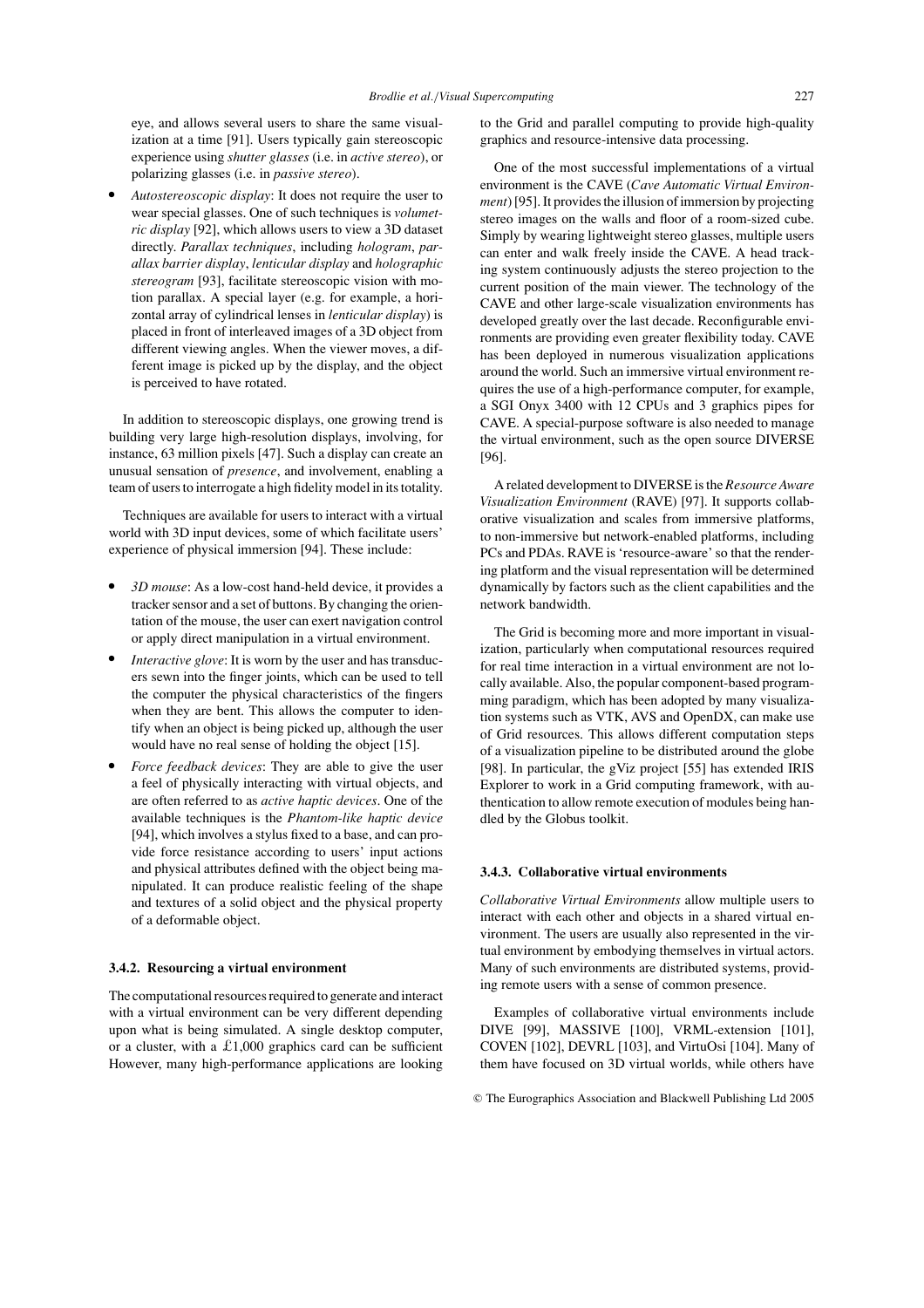attempted to address a wide range of issues related to collaborative virtual environments, such as avatar design, users' awareness, dynamic behaviours, system scalability, human factors and interest management. However, most of these environments were built independently on a project-based infrastructure by assembling different technologies together in an *ad hoc* manner.

Environments, such as those listed above, demand a noticeable amount of computational resources, complex distributed data management, dynamic resource allocation, as well as a variety of graphics support, it is only appropriate for the future development of such environments to be built upon a visual supercomputing infrastructure, which can facilitate computation, communication, graphics, data management, interaction management and interest management in a consistent and coherent manner.

#### **3.4.4. Augmented reality**

*Augmented Reality* (AR) is an extension of the traditional virtual environment technology. Instead of immersing a user inside a virtual world completely, AR allows the user to see the real world, whilst supplementing it with virtual objects superimposed within the real world [105].

Most AR technologies have been based upon the use of some form of transparent display, which is positioned between the real world and the eyes of the user [106]. The most basic method is by overlaying computer graphics onto a 2D tabletop surface. In order to align the computer graphics with the physical reality, cameras are used to track the movements of the user's vision and allow the graphics to be realigned [107]. Rekimoto *et al.* [108] developed an InfoTable, which combined a set of cameras for identifying real objects and an LCD projector for adding useful information to the known objects. The development of a collaborative AR environment has also been reported, in which several users can be tracked and see the same virtual objects from different perspectives [109].

Potential AR applications include medical visualization, maintenance and repair, annotation, robot path planning, entertainment and aircraft navigation [105]. Several AR techniques have now been shown to add value to the information available to doctors in the medical world. 3D medical datasets of a patient can be rendered in real time and overlaid onto the patient, allowing the doctor virtually to see inside the patient [110]. This technique can also be used for medical training. Some examples of deploying this technology can be found in a recent survey [111].

One approach to facilitating interaction in an AR environment is to use *Tiles* as a reference between the virtual object and the real world [112]. Through a head mounted camera, the computer can identify the uniquely labelled *Tiles* and

superimpose other graphics onto each *Tile*. ARToolKit is a software library for building AR applications [113], which has been successfully used in several applications [114]. The *Tile* approach was extended to become a *Personal Interaction Panel* (PIP), which provided a two handed 'pen and pad' interface for AR applications, allowing users to interact with virtual controls overlaid onto the panel [109].

Desktop PCs are continuing to increase in power and the latest range of GPUs are capable of meeting the requirements for many virtual environments. However, as many immersive virtual environments consume a substantial amount of computational resources, particularly when handling very large datasets, there remains a need for a visual supercomputing infrastructure.

#### **3.5. The ever-growing world wide web**

The world wide web has made navigating 3D virtual worlds a readily accessible technology, through programming environments such as VRML, X3D and Java3D. It provides a generic framework, under which it is possible to deliver visualization services to every corner of the globe. Interestingly, the web itself is becoming a focal point in information visualization as its complex infrastructure, highly dynamic traffic, and enormous amount of contents present serious challenges to the state-of-the-art visualization technology.

The initial seminal work by Ang *et al.* [115] demonstrated that the Web had a role in visualization. They associated visualization data with a MIME-type and this launched a helper application on the client side when the browser (i.e. Mosaic in 1994) downloaded the data. This data-driven approach has subsequently been rarely used, but it did show that the web can be an infrastructure for carrying out visualization, not just publishing previously created visualizations.

Two distinct approaches have emerged. In the *server-side approach*, the user submits a request from a web page, specifying the data to be visualized and the technique to be used. The request is processed on the server, and result returned as an image or a 3D VRML world. An early example, using CGI-scripting and IRIS Explorer, was developed by Wood *et al.* [116]. Engel *et al.* [117] exploit this for isosurface extraction.

In the alternative, *client-side approach*, Java applets can be used to provide simple visualizations on demand. An early example is by Michaels and Bailey [118]. This client-side approach has not gained wide popularity, perhaps because the security restrictions on Java applets prohibit the processing of local data. Thus, many applets tend to be educational demonstrations rather than real services.

We can expect the server-side approach to be the forerunner of serious attempts at visualization web services. Prototypes are being developed using SOAP/XML (for Java-based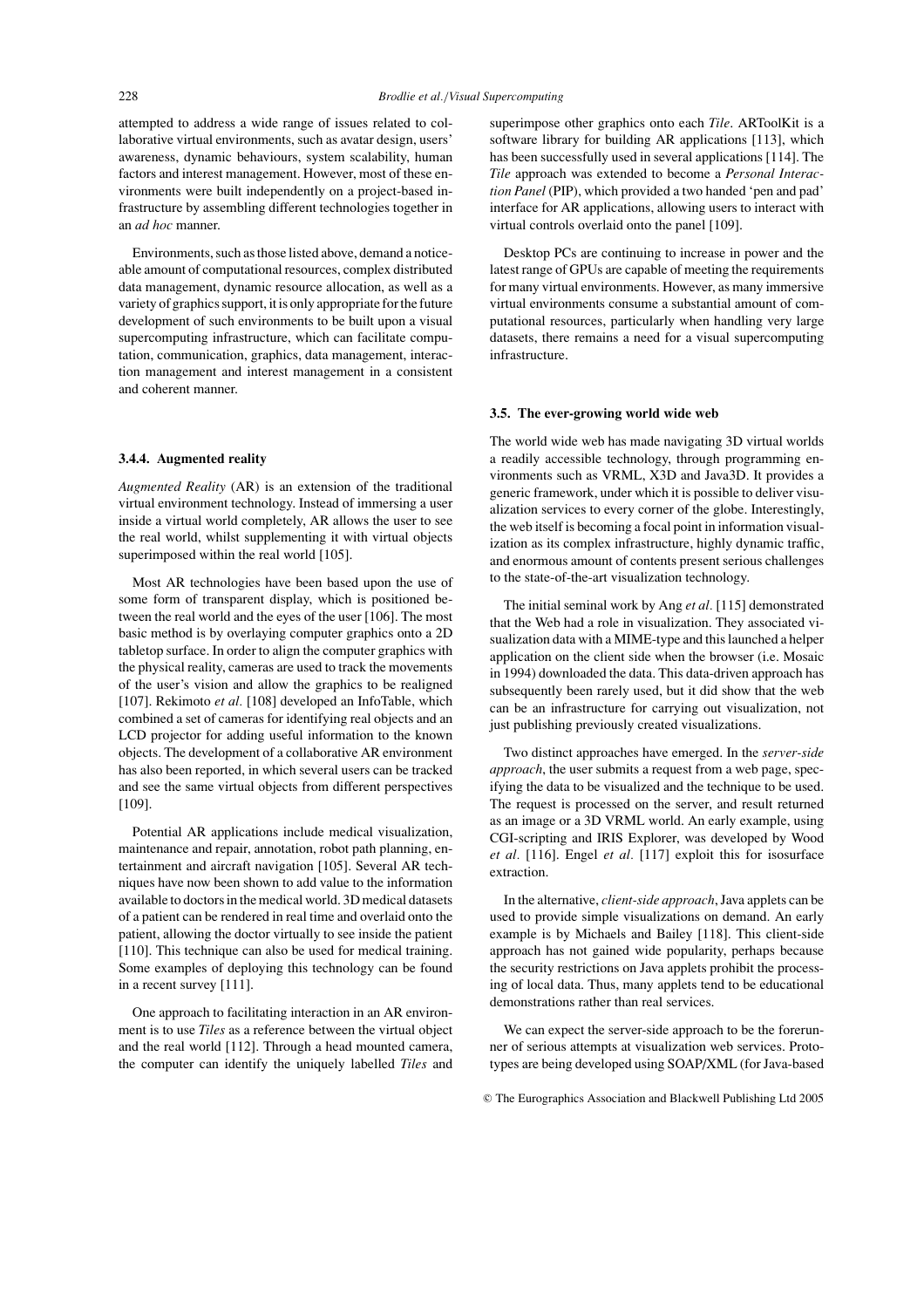

**Figure 3:** *A collaborative visualization environment, where Dr. Bone is collaborating with Dr. Blood at a remote site to look at CT and SPECT data together.*

services) and gSOAP (for services based on C/C++ and even Fortran). In terms of visual supercomputing, this may offer an attractive approach with its simplicity via a browser interface and power via remote server processing.

#### **3.5.1. Collaborative visualization**

The Internet has also encouraged and facilitated collaborative visualization where geographically distributed users can work together as a team. Three distinct approaches have emerged: *display sharing*, where a single application runs, but the interface is shared; *data sharing*, where data is distributed to a group of users to visualize as they wish; and *full collaboration* in which the participants are able to program the way they collaborate.

*Display sharing* is supported by conferencing technology such as Microsoft NetMeeting, and the non-proprietary VNC [119]. This technology uses efficient compression on the frame buffer so that screen updates can be feasibly transmitted to a group of users. *Data sharing* has been exploited in collaborative environments such as CUMULVS [120] and in pV3 [121], where data from parallel computations is made available to multiple viewers. Another example of data sharing is provided by COVISE [122] where geometry is made accessible to a group, each person in the group being able to render as they please. The most flexible approach is *full collaboration*, epitomized by the COVISA extension of IRIS Explorer developed by Wood *et al.* [123]. In this approach, each collaborator runs its own dataflow pipeline to create a visualization, but can export data and parameter settings to other users, and likewise import data and parameters. Although developed for IRIS Explorer, the idea can be exploited in any dataflow environment.

Figure 3 shows COVISA in action. It demonstrates the sort of application where collaboration can be useful: two doctors (Bone and Blood), each with his own speciality, can collaborate over the network. Bone looks at CT, and Blood at SPECT, but the two modalities can also be combined and this combined visualization viewed by both. Shared pointers allow discussion of significant features. The whole process is supported by video conferencing facilities: either desktop

based using for example VRVS, or room-based using the AccessGrid [124].

There are many significant issues in the design of collaborative visualization systems: technical issues such as heterogeneity of visualization systems and of operating systems (collaboration between different visualization systems is hard because of lack of standardized data formats); and social issues such as privacy and floor control.

Both web-based and collaborative visualization have presented a visual supercomputing environment with the requirement for two essential services. As the web is likely to be the dominant information highway in the near future, it is inevitable that a visual supercomputing infrastructure will deliver a substantial amount of its services through the web. Web-based visualization and collaborative visualization will continue to challenge the underlying technologies of a visual supercomputing infrastructure.

#### **3.6. The beginning of grid and autonomic computing**

## **3.6.1. Grid computing**

The Grid, as described by Ian Foster, is a distributed computing infrastructure for 'co-ordinated resource sharing' [125]. The Grid is composed of autonomous organizations that maintain various local policies and software for controlling their resources. This distinguishes Grid computing from cluster computing, and introduces a great deal of complexity to the software engineering needed to provide the services and resources. A great deal of experimentation is being carried out to determine the best way to provide middleware services that 'glue' differing underlying systems together. The Grid middleware sits between users' applications and remote computing resources. It is generally accepted that the following key issues and services must be addressed within the Grid middleware:

- networking quality of service (QoS),
- resource co-scheduling,
- load balancing,
- message passing,
- file transfer mechanisms,
- data security, integrity and coherence.
- authentication.

Initially Grid middleware was built as a layer on top of services and protocols common in the Unix world, e.g. ssh, ftp and LDAP. The Globus Project [126] developed a reference implementation of Grid protocols by providing all of the services and capabilities to construct a computational grid. This resulted in a *de facto* standard in the form of the *Globus Meta-computing Toolkit* [35], which contains a range of tools for resource allocation and process management,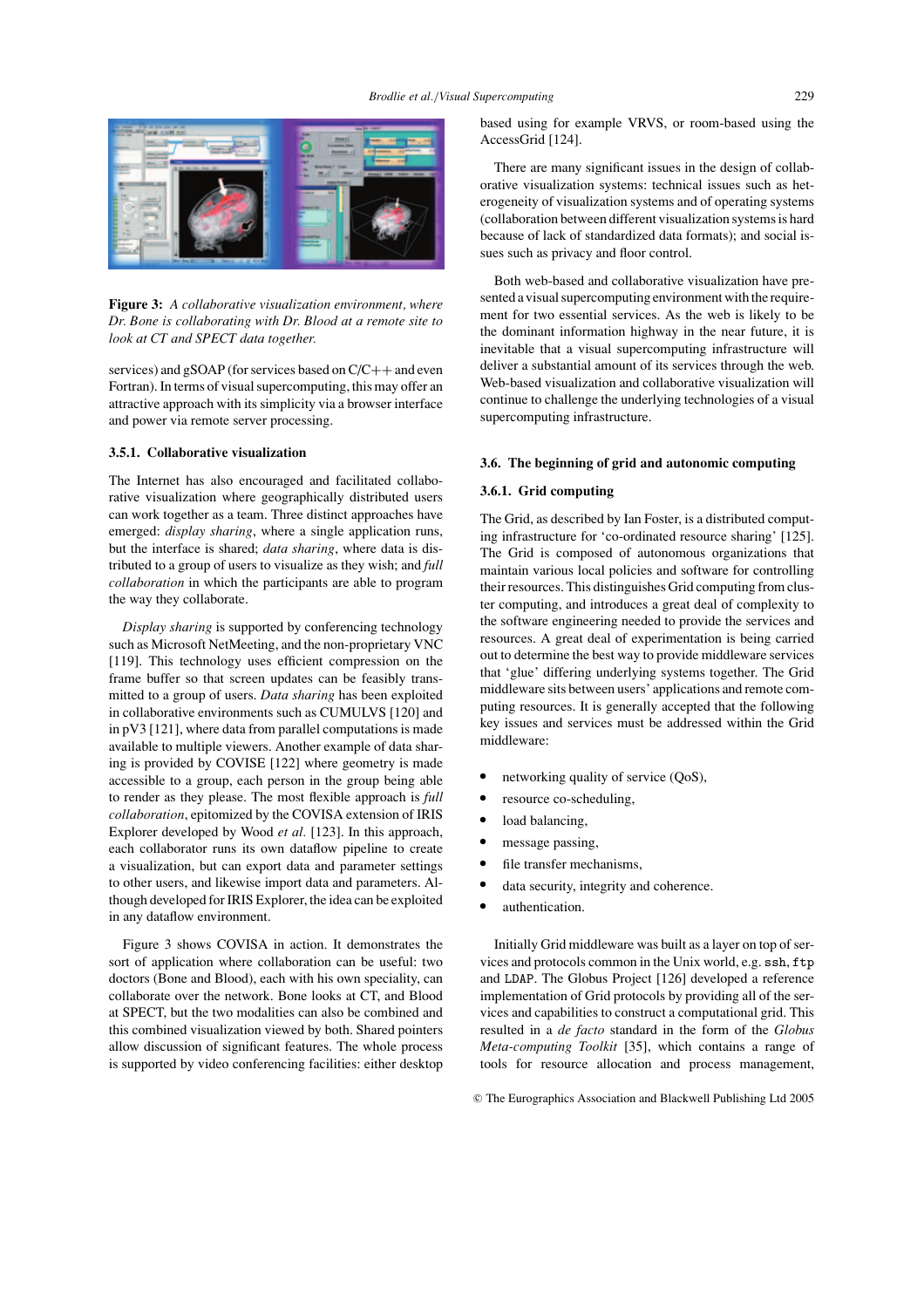authentication and related security services, distributed access to structure and state information, monitoring of health and status of system components, and remote access to data via sequential and parallel interfaces.

The Grid infrastructure must be able to support a vast range of applications, allowing its services to be incorporated into the applications using a mix-and-match approach. An important aspect of the Globus Toolkit (GT) is that it separates local and global services. Local services are kept simple to allow deployment, and global services are built on top of local services. The *Metacomputing Directory Service* is provided as part of the toolkit to discover available resources and services. This allows resources to be added and removed dynamically and enables the Grid to recover if a failure was to occur.

Several other middleware developments took place in the same time frame as Globus but based on different principles. UNICORE [127] facilitated seamless access to computing resources and integration of legacy applications. This development was further extended into the European Grid infrastructure via the EUROGRID [128] and GRIP [129] projects. ICENI provided an environment for deploying software components over a federated pool of resources, with rich metadata structures for describing the characteristics of the components. Legion [130] federated computing resources as a virtual supercomputer. Condor [131], which predates the idea of a Grid, is Grid-like in that it locates and federates resources to perform application tasks mainly in numerical computation. Codine, designed for scheduling tasks across a distributed infrastructure, was developed into Sun Grid Engine [132].

Several existing Grid infrastructures have been implemented and are already being used for research. These include the UK e-Science Grid, NASA's Information Power Grid (IPG) and the European Data Grid. In addition, there is the AccessGrid [124], which is not an infrastructure for computation, but an IP-based conferencing infrastructure for supporting large-scale collaborative activities.

In 2002, an alliance was formed between the Globus Project and industrial partners to promote an Open Grid Services Architecture (OGSA) [133]. This changed the delivery of Grid middleware to a *web services framework* and all Grid resources were virtualized as Grid services accessed via web service standard interfaces written in WSDL (*Web Services Description Language*). The emphasis has been shifted from interfacing with resource control mechanisms to hosting environments for the Grid Services defined by OGSA. Thus, Apache Axis and Microsoft .NET became the tooling environments. Globus Toolkit 2 (GT2) was re-factored via tools such as Axis to create Globus Toolkit 3 (GT3), which was intended to preserve the functionality of GT2 in the new Grid Service environment.

In March 2003, a working group of the Global Grid Forum produced the first draft of the specification of Open Services Grid Infrastructure (OGSI), which involved moving key web services standards beyond what has been defined by the relevant standards groups. Because of the growing strain between the business and commerce users of web services and the scientific users of Grid computing, Globus and IBM recently announced that they were moving from OGSI to a newly proposed standard WS-RF (*Web Services Resource Framework*), which exposes resources (as in GT2) but now in the context of web services. The concept of inherent state in the former OGSI Grid Service has been abandoned, as web services are stateless entities and have difficulties in handling stateful management, such as a job queue. The beta release of the Globus Toolkit 4 (GT4), which includes support for WS-RF, has been made available in early 2005. In the meantime, WS-RF implementations are being developed based on .NET (by University of Virginia) and Perl (by University of Manchester) respectively.

The main problem with applying the Grid methodology, and any of the above implementations or proposed standards, to visual supercomputing is the need for interactivity with components running on the Grid. While users' interactive intervention is an integral part of many visualization tasks, it does not always fit naturally with the idea of virtual 'visualization' resources. Some sophisticated middleware components are therefore required. One interesting attempt is the development of an *Interactive Access* plug-in to the UNICORE client [134], which allows end-users to interact, via the UNICORE middleware, with simulation processes running at multiple locations.

The development of the Grid has laid critical foundations for a visual supercomputing infrastructure. It is highly possible that the development of visual supercomputing can be piggybacked on that of the Grid, and can learn a great deal from the evolution of the Grid technology. However, it is also important to recognize that visualization is not just another computation process and hence a visual supercomputing infrastructure is not just a subset of the Grid infrastructure for launching computational tasks.

The great emphasis on a *web services framework* in Grid computing indicates that techniques developed for web-based visualization may have a more generic use in Grid computing. The server-based visualization services (see Section 3.5) allow visualization to deliver in a coarse-grained visualization service, taking input data and sending back images. However, it poses a much more difficult challenge to deliver a sophisticated service, similar to modular visualization environments (see Section 3.2), that could access Grid resources using the web services paradigm.

## **3.6.2. Autonomic computing**

A Grid infrastructure, or more generally, a pervasive infrastructure, will be considerably complex, and the difficulties in managing such an infrastructure raise a serious question as to whether it is adequate for it to be managed by human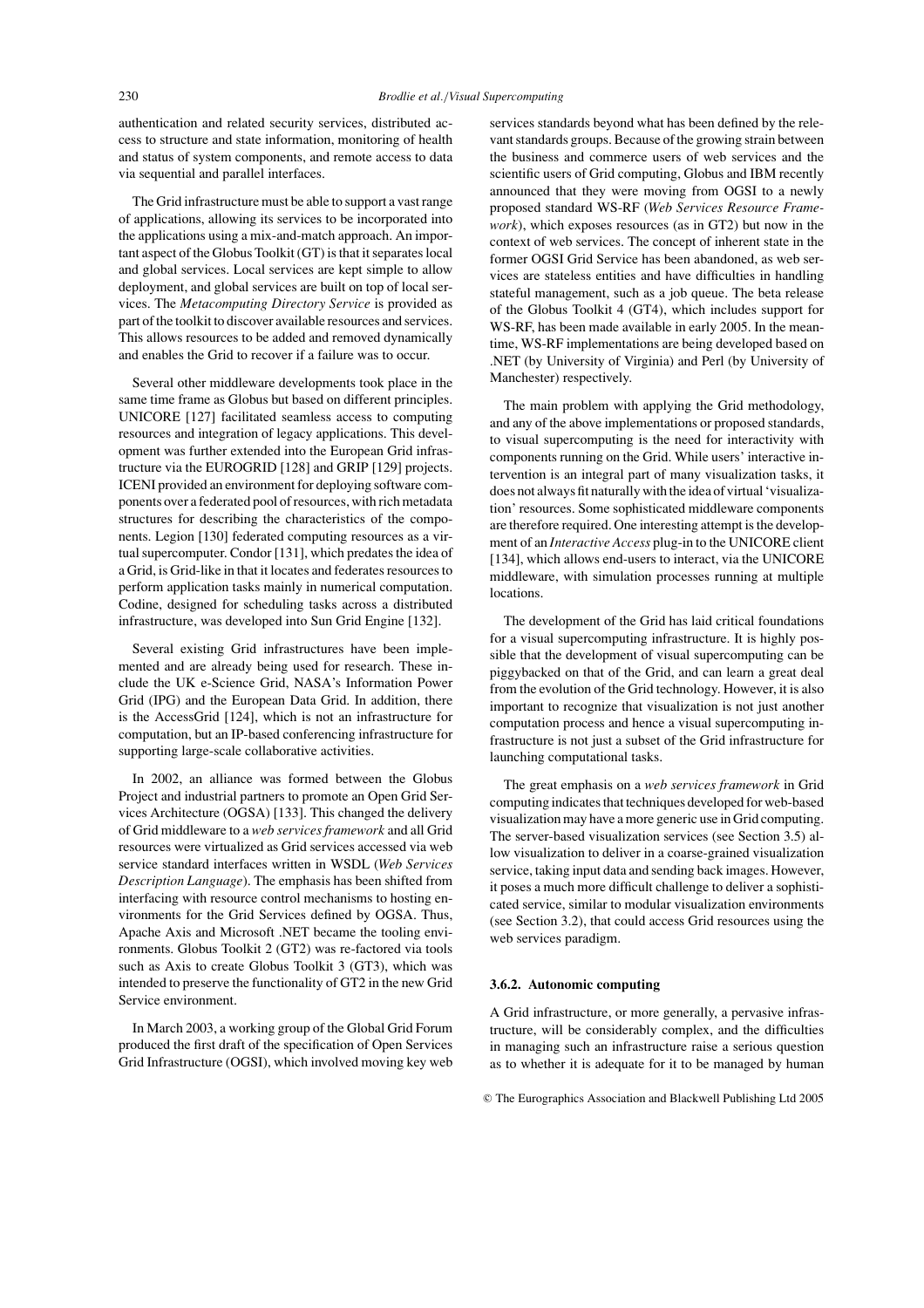administrators, and whether it requires a much more systemlevel automation than what is currently implemented. Researchers and developers in many fields, such as distributed systems, data communications, Internet technology, Grid computing, agent technology, database systems, expert systems and business management systems, are embracing the concept of *autonomic computing* in managing large and complex infrastructures and services.

*Autonomic computing* [3] refers to computing systems that possess the capability of self-knowing and self-management. Such a system may feature one or more of the following attributes:

- *Self-configuring*—It can integrate new and existing components with little intervention from an administrator.
- *Self-optimizing*—It can continually try alternate configurations to determine if the current one is optimal.
- *Self-healing*—It can detect, and recover from, failure of components, hardware or software.
- *Self-protecting*—It can detect attempts to compromise it, perhaps from hackers or viruses, and react accordingly.

A noticeable amount of research effort in autonomic computing has been placed on the self-management of system infrastructure and business services. Examples of this include self-configuration in patching management [135] and Grid service composition [136], self-optimization in power management [137], business objectives management [138], and network resource management [139], and self-healing in online service management [140] and distributed software systems [141].

Efforts have also been made to broaden the scope of autonomic computing, addressing a wide range of related research issues, such as economic models [142], physiological models [143], interaction law [144], preference specification [145], ontology [146,147], human-computer interaction [148], and so forth.

Though the development of generic software environments for autonomic applications is still in its infancy, several attempts were made, which include projects such as QADPZ [149], AUTONOMIA [150] and Almaden Optimal-Grid [151].

QADPZ [149] provides an open source framework for managing heterogeneous distributed computation in a network of desktop computers using autonomic principles. In QADPZ, the system complexity is hidden in the middleware layer, facilitating self-knowledge, self-configuration, self-optimization and self-healing.

AUTONOMIA [150] is a prototype software development environment that provides application developers with tools for specifying and implementing autonomic requirements in

network applications and services. It features an *application management editor* for requirements specification, a *mobile agent system* as a uniform execution interface to underlying hardware and operating systems, an *autonomic middleware service* for managing autonomic services, an *application delegated manager* as a broker between components and resources in the context of Jini lookup service [34], and a *fault handler* for self-healing.

OptimalGrid is a self-configuring, self-healing and selfoptimizing grid middleware, using a set of distributed whiteboards for communication between the different nodes. A computational problem is expressed using Original Problem Cells (OPCs), which describe the connectivity of the cells with their neighbours and the calculations to be performed using the neighbours' information. OPCs are aggregated in collections, which are themselves part of Variable Problem Partitions (VPP), assigned to grid nodes. The OptimalGrid system is then able to self-configure, using a list of available compute nodes with their characteristics, and can optimize the repartition of OPCs after each computation cycle. As the communication history between nodes is saved in the whiteboards, if a node is lost the system is able to recover and catch up with the computation, rather than restarting the entire problem. The use of these different autonomic features permits to deliver a grid system more robust and easier to use. Future plans include integrating support for the Open Grid Services Architecture (OGSA) [133].

By mimicking the behaviour of the human autonomic system especially in dealing with homoeostasis, autonomic computing is believed to be a solution to the increasing administrative complexity of computing infrastructures. Hence, no visual supercomputing infrastructure can afford to ignore this emerging technology.

#### **4. Applications of Visual Supercomputing**

If we were to have a Grid for visualization, what kind of applications would benefit from it, and perhaps more importantly, how would these applications necessitate specific requirements for such an infrastructure? Shalf and Bethel recently outlined a futuristic scenario depicting how a geophysics researcher and her international collaborators may benefit from grid-based computation and visualization. They concluded that the current state of visualization is not grid ready [98]. In this section, we examine several traditional and newly emerged application areas, and discuss their requirements, especially those difficult to be met by the stateof-the-art visualization environments.

## **4.1. Visual data mining and large-scale data visualization**

Never before in history have we had such capability for generating, collecting and storing digital data. Data repositories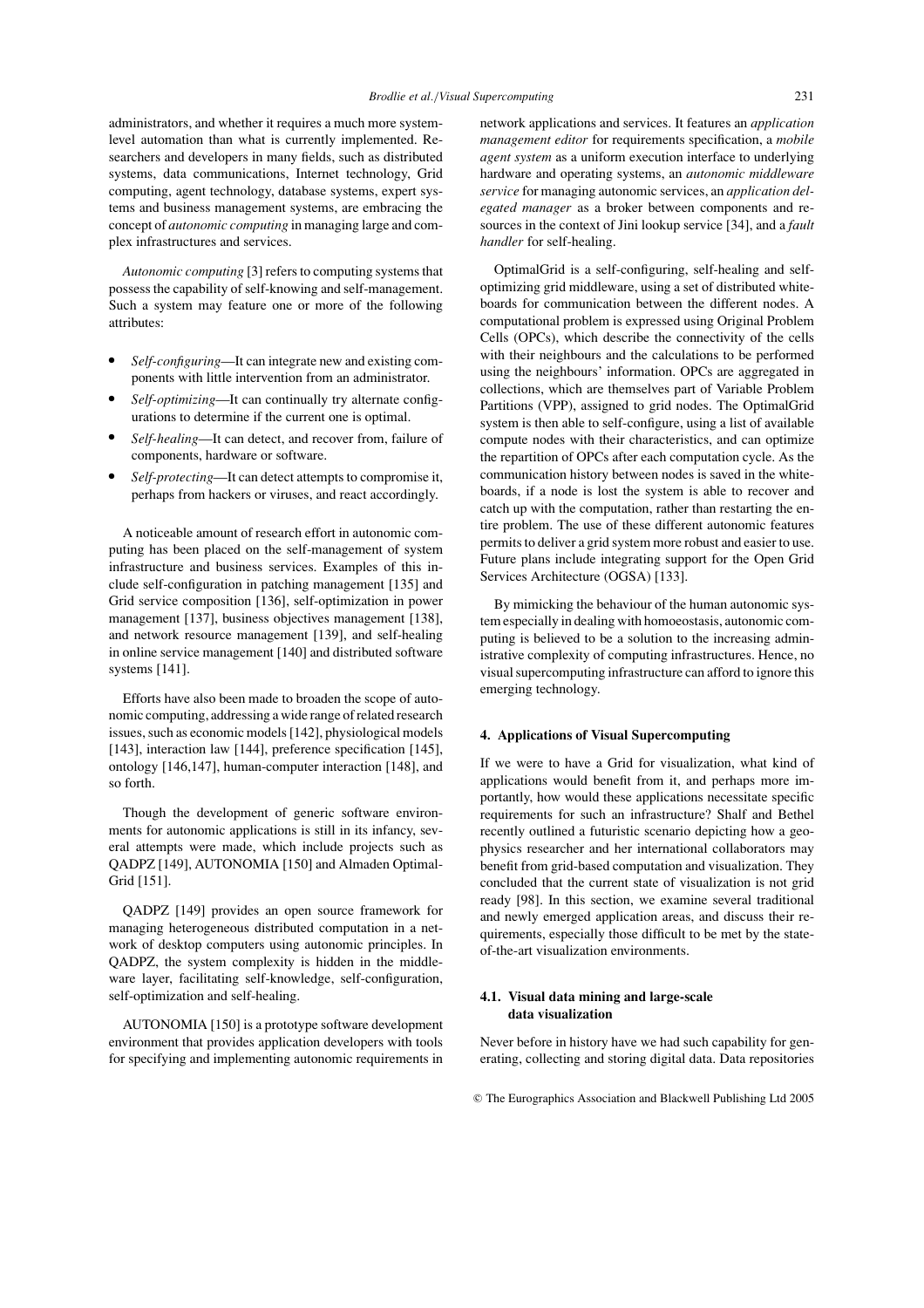

**Figure 4:** *Video visualization needs to deal with data streams of an arbitrarily large size. Stream-based rendering can be effectively deployed to visualize video streams.*

at terabyte level are becoming commonplace in many applications, including bioinformatics, medicine, remote sensing and nano-technology. In some applications, such as network traffic visualization [152] and video visualization [153] (Figure 4), we are encountering the scenario that dynamic data streams are almost temporally unbounded. Many visualization tasks are evolving into visual data mining processes [9].

These applications are placing a huge strain on the existing visualization environments, and challenging the state-of-theart technologies in many ways. They demand a variety of infrastructural supports, such as,

- for providing sufficient run-time storage space to active visualization tasks;
- managing complex data distribution mechanisms for parallel and distributed processing;
- choosing the most efficient algorithm according to the size of the problem;
- facilitating the search through a huge parameter space for the most effective visual representation.

*Data management* is the very first issue in handling large datasets. Many visualization processes involve datasets that are much too large for the internal memory of a computer, and have to rely on external disk storage, usually under the virtual memory management of an operating system. The external disk access can become a serious bottleneck in terms of rendering speed. *Out-of-core algorithms* (also known as *external memory algorithms*) [7] are designed to solve a variety of batch and interactive computational problems by minimizing disk I/O overhead. Various out-of-core visualization algorithms have been proposed to handle large structured and unstructured 3D datasets, for instance, in the context of (i) isosurface extraction [154,155,156], (ii) terrain rendering

[59], (iii) streamline visualization [157], (iv) mesh simplification [158], (v) rendering time-varying volume data [159], (vi) rendering unstructured volumetric grids [160], and (vii) ray tracing [161]. While some algorithms rely little on internal memory (e.g. [155,160]), others utilize preprocessed data structures, such as octree [157] and indexing [159] to optimize disk I/O operations. Kurc *et al.* [162] recently reported their experience in visualizing large volume datasets using *Active Data Repository*, which is composed of a set of modular services and a unified interface for supporting the management of, and mapping between, in-core and out-core data.

There has been a similar amount of effort, if not more, for developing techniques that synthesize a visualization image using less than the full dataset. Two commonly used approaches for determining a subset of data to be visualized are *multiresolution* and *view-dependent* data organization.

*Multi-resolution* data organization makes use of various hierarchical spatial structures to manage *levels-of-details* (LODs) of a graphical model or scene. Such structures facilitate real-time rendering by allowing an appropriate LOD to be selected according to the requirements of interactivity and the constraints of computational resources. In computer graphics and visualization, there exists a large collection of works based on this approach. For example, octrees and min-max indexing were used for isosurface extraction [154,163,164]. Laur and Hanrahan [165] utilized an octree for progressive refinement in splatting. Wilhelms *et al.* [166] employed a k-D tree for direct rendering irregular and multiple volumetric grids.

*Viewdependent* data organization makes use of the concepts and algorithms of hidden surface removal, and prioritizes geometrical primitives according to their visibility to the viewer. For example, Livnat and Hansen [167] proposed a view-dependent isosurfacing algorithm. LaMar *et al.* [168] prioritized volume data based on its proximity to the viewer. Other view-dependent works include visible set estimation [169], visibility-based prefetching [77], and view-dependent progressive rendering [170].

While it is necessary to deal with problems arising from very large datasets, it is equally important to improve our capability for managing inter-related datasets in order to generate more meaningful visualization. In computer graphics and computer aided design, *scene graphs*, built upon the concept of constructive solid geometry, have played an indispensable role in combining simple objects into a complex object and bringing many objects together into a scene. It is common for graphics systems to support scene graphs, for instance, in RenderMan, OpenGL, OpenRM, VRML, Java3D, POVray and Open Scene Graph. However, support for combinational modelling in visualization systems [60,61] is largely based on surface-based scene graphs, relying on image-space composition. Early research efforts for modelling complex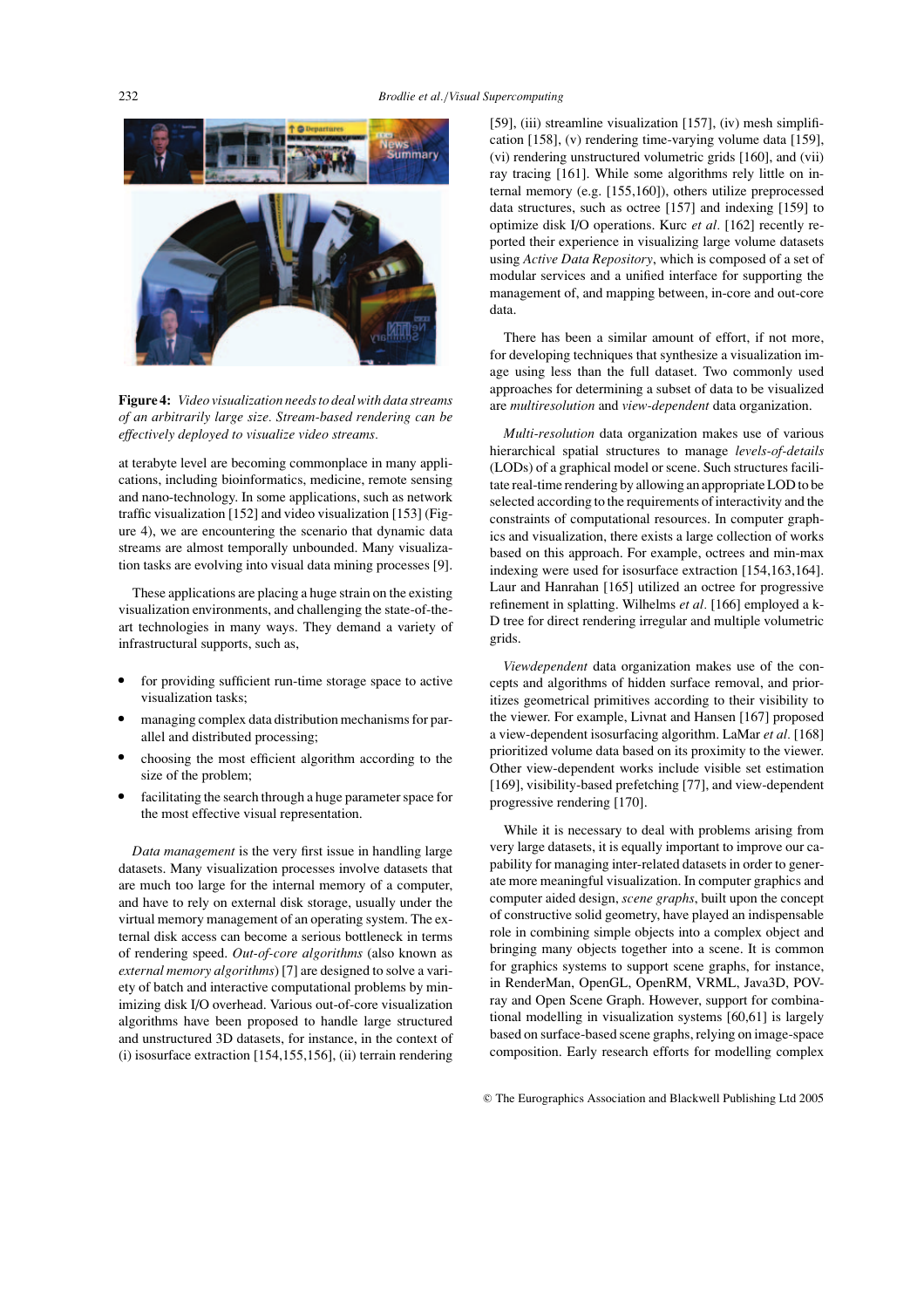visualizations involving multiple datasets were focused on voxelization [171]. In order to address the problems associated with voxelization [172], such as excessive data size and data degeneration, Chen and Tucker [173] outlined the concept of *constructive volume geometry* for combining volumetric datasets and procedurally defined scalar fields. vlib [174], an open source volume graphics API, offers volumetric scene graphs as its fundamental data structure, and provides a discrete ray tracer for direct rendering *volumetric scene graphs*.

In large-scale data visualization, high-performance rendering techniques, such as massively parallel rendering [175], progressive rendering [165] and stream-based rendering [46], are essential to the process of *making displayable by a computer* (Figure 1). However, facing very large datasets, *making meaningful information visible to one's eyes*is often more critical in visualization. With very large datasets, 'meaningful information' is often featured in a visualization at a sub-pixel level, in a large amount or in four or higher dimensions. This challenges us to develop visualization techniques into tools for visual data mining [9].

A popular approach to the handling of a huge amount of visual information is the use of *focus and context* techniques, which highlight a 'focus' in detail and depict its 'context' with less details to provide an overview. Focus and context techniques such as *fisheye views* [176], *perspective wall* [177], *hyperbolic space* [178] and *rubber sheets* [179], have been deployed extensively in information visualization. This approach has also been employed in scientific visualization, deformation-based volume visualization [180], distortion viewing [181], non-photorealistic rendering [182], magnification lens [183], two-level rendering [184], and digital dissection [185].

Data mining should be closely coupled with visualization [186]. Interactive visualization is an indispensable tool in many data mining activities [187,188]. Interactive visualization of large datasets not only demands sufficient computational resources, but also requires effective interactive techniques for data exploration, view navigation, data segmentation, data filtering, data fusion and direct manipulation [9].

One of the main challenges is *computer-assisted design of visual representations*. Many techniques in information visualization enable automated placement of information in a visualization, for instance, *treemap* [189] and *Sunburst* [190] in hierarchy visualization, *recursive pattern* [191] and *circle segments* [192] in time-series visualization, and *spring models* [193] and *Kohonen networks* [194] for self-organization and self-optimization in the entire information space. In volume visualization, initial attempts have been made to automate the specification of transfer functions. Marks *et al.*[195] proposed a *design galleries* approach to the problem, while Kindlmann and Durkin [196] developed a semi-automatic method for generating transfer functions.

The problems surrounding large-scale data visualization are collectively becoming an infrastructure issue, as it is unlikely an individual technique can provide a satisfactory solution alone. To process a large amount of data at the speed required, it is necessary for a visual supercomputing infrastructure to provide dedicated computational resources and application software systems. It is useful for the infrastructure to select appropriate modelling, processing and rendering techniques according to the available resources and interaction requirements. It is also desirable for the infrastructure to offer a wide range of tools for visual data mining as such activities are often unplanned and the effectiveness of a particular tool cannot always be pre-determined.

## **4.2. Scientific computation and computational steering**

*Problem Solving Environments (PSEs)* are 'computer systems that provide all of the computational facilities necessary to solve a target class of problems' [197]. For example, Cactus, is an open source PSE, which was originally designed to provide a framework for solving Einstein's Equations, and gradually evolved into a 'unified modular and parallel computational framework for physicists and engineers' [198]. While PSEs have been successfully deployed to model many problems in science, engineering and finance, new problems, including a number of grand challenge problems, continue to be formulated.

In scientific modelling and simulation, it is rare to get a correct model without a complex feedback loop involving specification, modelling, computation, visualization and optimization. Upson et al suggested such a computation cycle [199]. Marshall *et al.* [200] identified three modes of combining simulation and visualization, namely *post-processing*, *tracking* and *steering*.

- In *post-processing*, visualization is merely a postprocessing stage of simulation and cannot directly influence (or even abort) the simulation. This asynchronous working requires the simulation to complete before visualization begins, and so there is no opportunity to effect any control on the simulation through the visualization. A benefit however is that the scientists can take as long as they want in visualizing the results, as the time scale for visualization is independent of that for the simulation.
- In *tracking*, the simulation and visualization are coupled, but there is no concept of the user altering the simulation on the basis of the visualization, other than the user hitting the abort key!
- In *steering*, the control parameters of the simulation are exposed, and can be manipulated as it runs. The model was expressed as dataflow. This concept was extended by Brodlie *et al.* [104] to allow an audit trail of checkpoint information to be stored in a tree structure, called *History Tree*. This generalized steering to facilitate a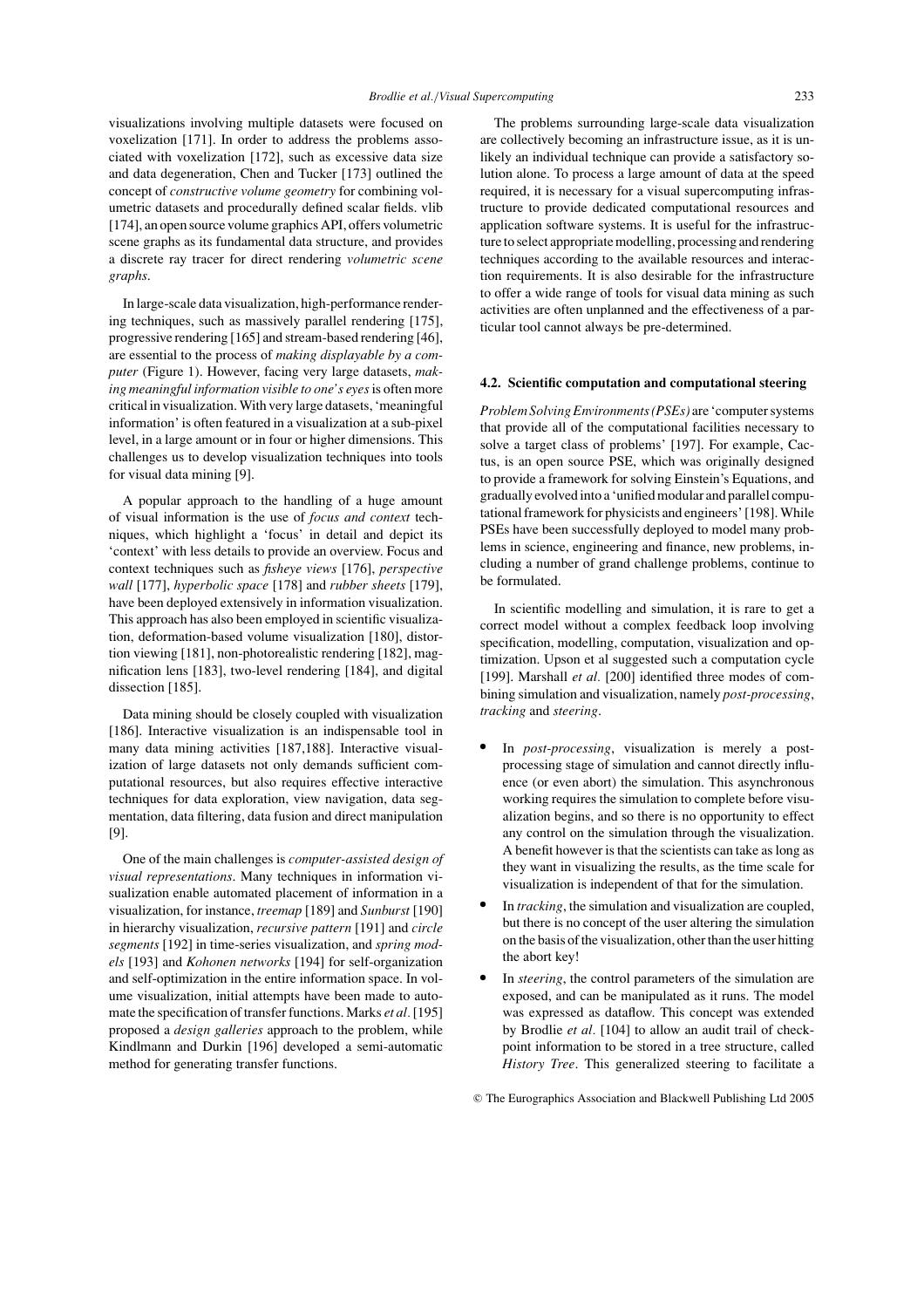

**Figure 5:** *A computational steering environment developed in the RealityGrid project.*

'reverse gear'. Simulation and visualization were seen as separate processes, linked through a manager. Recently Zhou *et al.* [201] proposed an approach towards automatic steering based on comparative visualization involving both experimental and computational results.

Building a generic computational steering environment is a non-trivial task. A significant development in this area was carried out by van Liere, van Wijk and Mulder [202,203,204]. The key innovation was to build steering widgets, which sat within the visualization, to enable direct manipulation of the simulation.

A major software advance was made with SCIRun, which was a dataflow environment specially designed for steering. It facilitated the interactive construction, debugging and steering of large-scale scientific computations [205]. CUMULVS was developed to provide tools for scientific programmers. It is a software framework for linking steering and visualization services with parallel simulation. It provides two libraries: one for the application, the other for the steering and visualization front-end. It is collaborative in the sense that multiple remote viewers can connect to a simulation. Recently the RealityGrid project (Figure 5) have built some impressive demonstrations of steering Lattice-Boltzmann simulations, which are massive Grid applications, involving collections of machines across the world, and are state of art in what can be achieved on a global scale [206].

On a smaller scale, the gViz e-science project [207] has studied two approaches to computational steering. One extends IRIS Explorer to run in secure distributed fashion across Grid machines, so an IRIS Explorer session spans the internet. The simulation runs inside IRIS Explorer. The other is very similar to RealityGrid in building an API for steering, and decoupling the simulation code from the visualization.

The close-coupling between computation and visualization in computational steering has highlighted the need for advanced inter-process and inter-task management in a visual supercomputing infrastructure. This challenges the underlying technologies of visual supercomputing, requires further advances in fields such as operating systems (e.g. for process management and migration), and programming environments (e.g. for component-based programming, dynamic integration management).

As scientific modelling and simulation usually involves many repetitive steps in a feedback loop, there is a great scope for a visual supercomputing infrastructure to collect performance data in such a feedback loop, and transform the data into knowledge, which can be used to offer users appropriate guidance, identify the best configuration, automate part of the process, and hence provide a higher quality of services. Such an approach has been extensively deployed in business, a conceptually similar situation, where customers are involved in a repetitive process loop, and data measuring various attributes of the process can easily be collected and analysed. There are some successful examples where the quality of services has been improved.

#### **4.3. Mission critical visualization**

This category of visualization requires the real time processing of large datasets, possibly from diverse sources, that can then be fed into an interactive visualization environment. Typically, such a system provides decision support tools to the end user. Application areas exist in defence and intelligence, law enforcement, healthcare and social services, scientific research and education, transportation and communication, and energy and the environment. A mature example of mission critical systems are training simulators such as flight simulators, which have used custom built hardware to train pilots for many years both in routine flying and critical incident handling [208].

Medical simulators are expected to be the next major application to benefit from simulator technology, but based on commodity graphics hardware (see Section 3.3). Clinicians are also using intra-operative surgical planning tools and neurosurgeons, for example, have been utilizing image guidance for the last decade [209]. The military is another large market for mission critical visualization. For example, the US Fleet Numerical Meteorology and Oceanography Centre was tasked with supplying military forces deployed in the Persian Gulf with highly accurate meteorological information critical to conducting land, sea and air operations.

A characteristic of mission critical visualization has been the requirement for specialized and often expensive equipment. Until recently, growth has been restricted to niche areas and little work has been published on the optimization and scheduling problems of the visualization task. Grid and cluster based computing, however, are now providing an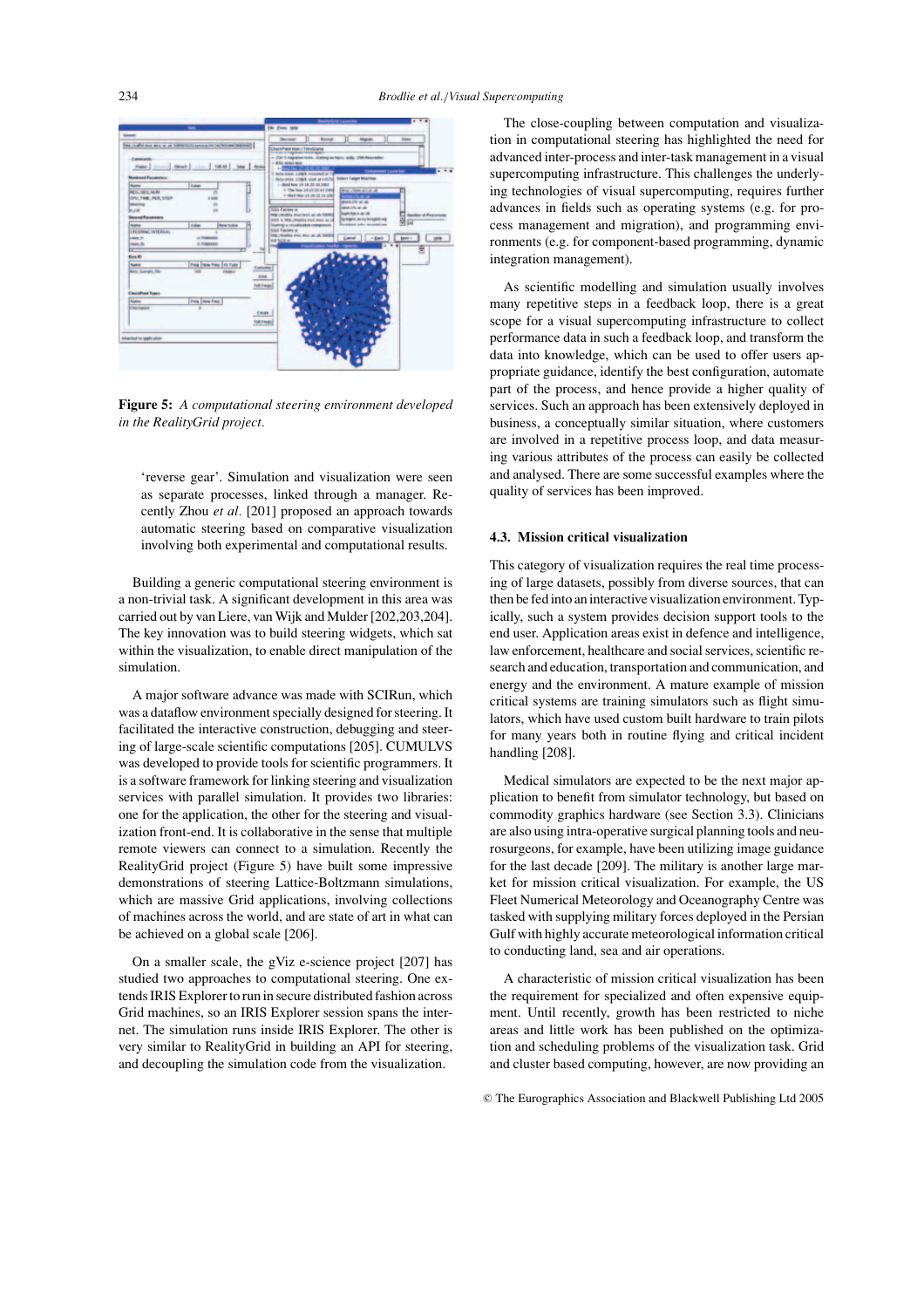

**Figure 6:** *Visualization-guided surgery is a typical application of mission-critical visualization.*

infrastructure for further exploitation and visualization will be a key component of future work.

For example, as shown in Figure 6, in a system for delivering interactive volume interrogation of patient data in the operating theatre [210], visualization tasks were carried out on a server over a mile away from the hospital and then delivered across the data network. Applications such as this raise many issues including: how to guarantee a minimum bandwidth required for both data communication and data processing; the use of redundancy for both communication and computation to ensure a reliable delivery of visualization; and the handling of secure information. Synchronization algorithms as well as data distribution techniques must also be considered when making use of multiple compute resources [211]. Those are exactly the issues to be addressed by a visual supercomputing infrastructure.

## **4.4. Mobile visualization**

*Ubiquitous computing* is capturing our imagination of a global infrastructure that supports not only networks of desktop computers and high-performance computers, but also a huge number of wearable and mobile computing devices [212]. The prospect for integrating mobile devices into the visualization pipeline and its applications offers new opportunities for accessing, interrogating and manipulating data remotely.

Izadi *et al.* [213] proposed the FUSE system as a development tool for collaborative systems across multiple platforms. Lamberti *et al.* [214] demonstrated a mobile graphical interactive rendering task running on a PDA, which is provided by a remote graphics workstation. Wolf *et al.* [215] proposed the Smart Pointer as a role for PDA devices, where it either presents a subset of the visualization when part of a larger visualization environment (such as a CAVE) or it

aims to provide the same overall image as other (desktop) clients, both approaches using a remote visualization server. Hartling *et al.* [216] presented a middleware system, Tweek, which displays a 2D GUI to a virtual environment using a PDA. The user may interact with the virtual environment via the PDA. D'Amora and Bernardini [217] developed a PDA 3D viewer that can access a remote database of CAD models. Apart from the technical aspect, human factor issues in using PDAs for visualization need to be addressed [218].

We categorize the demands upon both the mobile device and the visualization service into the following classes ordered according to their communication requirements:

- *Remote scheduling*: A device, such as a PDA, can be used to monitor the account status of the user on a visualization server. The users should be able to consult their account, see the current state of any job, and perform basic management tasks, such as *start*, *stop*, *hold* and *remove*. This requires a low bandwidth duplex channel for textual communications.
- *Remote monitoring*: Higher level monitoring functions can take advantage of the colour displays on the device. Users may query their account to retrieve still images which are visualizations of their data. They may (pre)select parameters for rendering (such as rendering method and transfer function), and be presented with the image. Such parameters may be used to assist with scheduling decisions. This class requires a duplex channel with a higher bandwidth downstreaming traffic.
- *Remote steering*: A remote user can be notified on job (or intermediate result) completion, and may view a visualization of the result. Some limited interaction with the visual representation is possible as the user's feedback can be used to generate modifications to the current job. This is most useful for checking intermediate results during batch mode without having to be tied down to one location. Some steering of the simulation is possible as jobs can be stopped and restarted from a recent state with new parameters. The bandwidth requirement is higher as the wait time for several images may be undesirable. The computational demands on the PDA are higher due to the need to zoom, pan, and interact with the data. At this stage, transmission and interaction with small 3D models may be desirable and possible.
- *Remote visualization*: The users interact freely with the simulation, using the visualization to explore all aspects of their data. This places a high demand on the PDA as well as the server. The visualization could be in the form of a sequence of images generated by the server and transmitted compressed to the PDA, or the server could send a stream, which could be processed by the limited graphics hardware available on the PDA. User interface widgets could be overlaid over the data, and the user will send interaction data back to the server in order to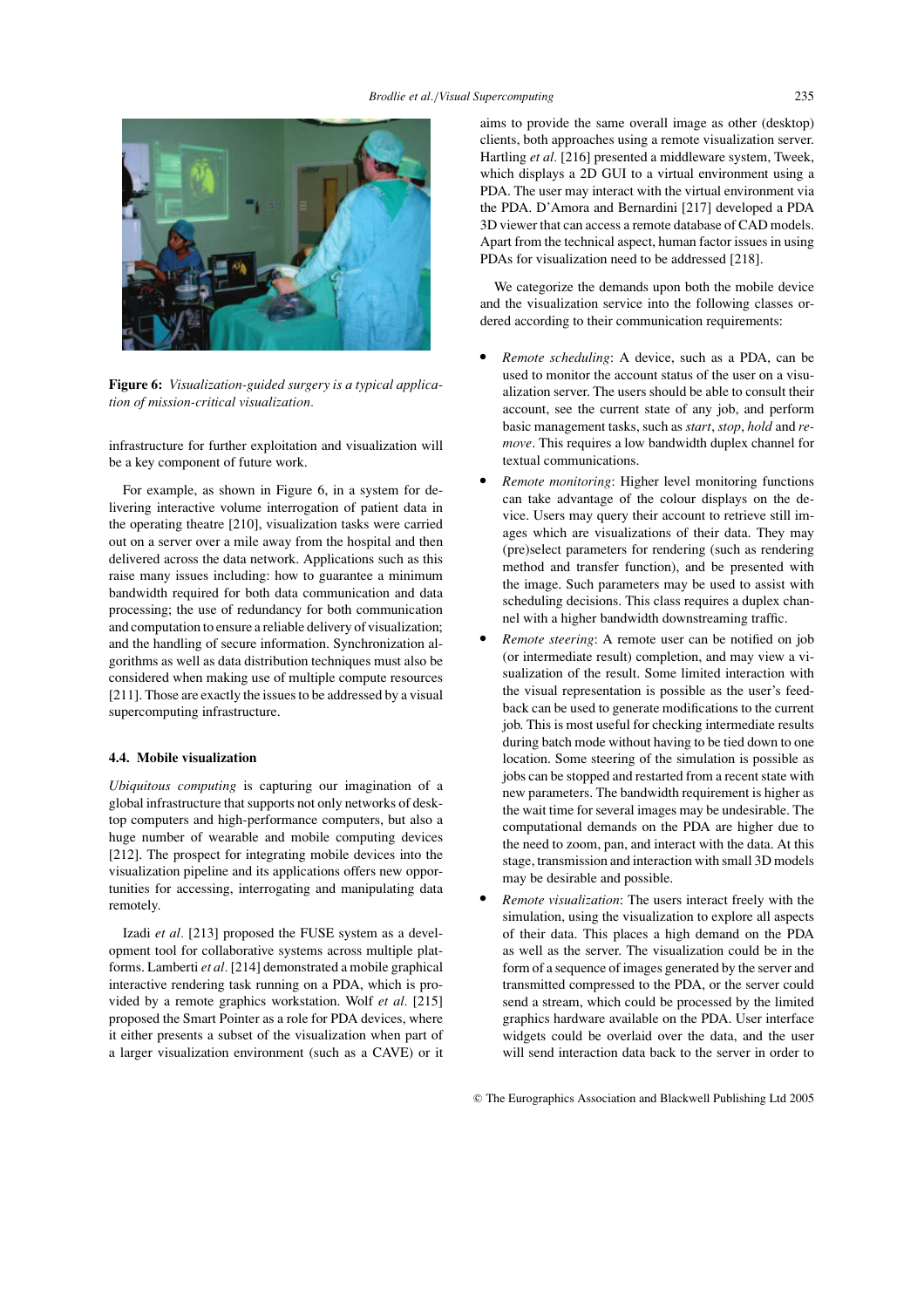

**Figure 7:** *Mobile technology has offered an exciting scope for developing new visualization applications.*

steer the simulation. Some frame loss, and some pauses in results are inconvenient but not critical.

Mobile visualization (Figure 7) introduces an interesting design problem for a visual supercomputing environment. It reminds us of the desktop technology two decades ago when low resolution displays and limited computation resources were supported by mainframe computers. However, it also exhibits a completely new scenario where the requests for visualization or task management, can come from anywhere with often unreliable communication channels in terms of bandwidth and security. The infrastructural support to mobile visualization may significantly broaden the application scope of visualization, and transform this largely laboratory-based technology to a pervasive technology.

### **5. Challenges in Visual Supercomputing**

The above discussions have clearly indicated the need for encompassing a large collection of infrastructural issues related to the management of visualization tasks in a common framework, for which we have introduced the subject domain of *visual supercomputing*. The requirements from applications, such as visual data mining, computational steering, missioncritical visualization and mobile visualization, have indicated a high research priority to the infrastructure of visual supercomputing. While such an infrastructure can benefit from the state-of-the-art technologies in visualization, we are still facing many new challenges in order to realize a well-designed, serviceable and cost-effective infrastructure for visual supercomputing.

Hoare outlined a set of criteria for a grand challenge in computer science [219]. According to these criteria, building a visual supercomputing infrastructure can be considered as a grand challenge in the field of visualization. It raises a series of scientific questions such as:

 *Architectural design*: Would it be desirable or feasible to build an infrastructure for visual supercomputing based on that of the Grid? How would it accommodate the different needs for centralized, distributed or independent services from various applications? How would such an infrastructure provide generic support to the management of visualization data, distributed visual data mining, very large-scale data visualization, mission-critical visualization and mobile visualization?

- *Technology deployment*: Should special-purpose graphics hardware form the central core of a visual supercomputing environment? If so, what would be the relationship between such central hardware and graphics hardware available on personal computers? How would different hardware attributes impact upon visualization algorithms, and how would visualization tasks be managed to take such attributes into account?
- *Quality of service*: How would a visual supercomputing infrastructure provide seamless services to many users and for many applications, instead of just another 'remote login' service? What would be the role of the infrastructure in managing interaction, data and knowledge about users' experience? In what way could users benefit from a knowledge-based infrastructure?

One emerging strategy for developing complex computing infrastructure is *autonomic computing* [3] (see also 3.6.2), which seeks inspiration in self-adaptive biological systems and self-governing social and economic systems.

Adapting the deployment model, proposed by IBM [220], for the gradual evolution of complex system-wide selfmanaging environments, one can envisage a similar five-level deployment model for visual supercomputing, which can be developed evolutionarily.

- *Level 1: Basic*—At this level, a visual supercomputing infrastructure is an integrated *system* platform that provides visualization applications with necessary computation and communication resources. Typically, users are fully involved in identifying appropriate tools, locating computation resources, and managing data distributions. It is often necessary for users to navigate themselves through complicated technical obstacles, such as networking, security, parallelization, data replication, and so forth.
- *Level 2: Managed*—At this level, a visual supercomputing infrastructure will have a managed *service* layer between the user interface and the system platform. The service layer is aware of the availability and ontology of data and resources, and can provide services to various visualization applications according to dynamic requirements of users and applications as well as dynamic states of the system platform. To a large extent, the development of the Grid technology is aiming at the delivery of a general-purpose infrastructure. To manage visualization applications effectively, it is necessary to incorporate more advanced service features into the Grid technology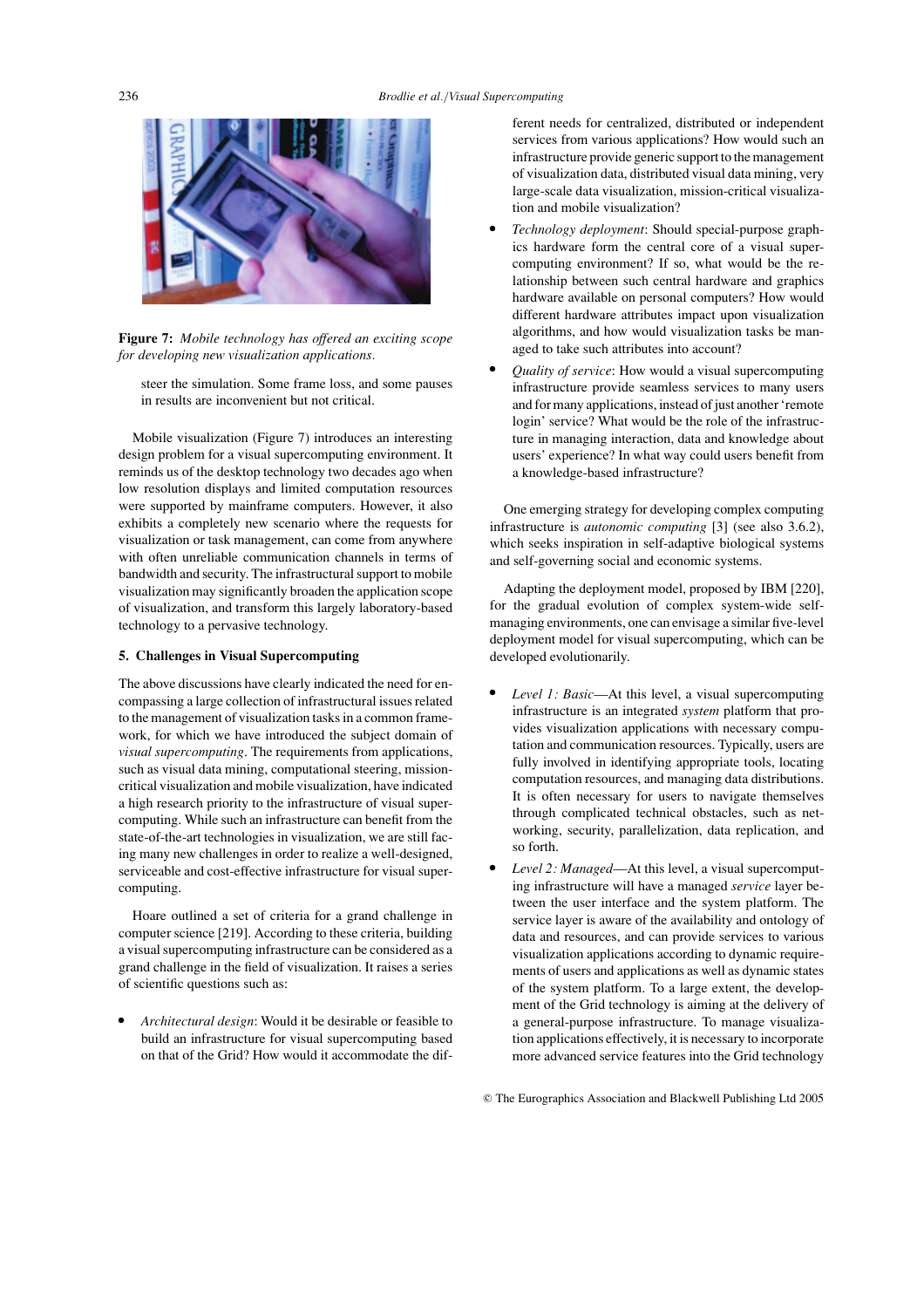

**Figure 8:** *The deployment model for developing a visual supercomputing infrastructure.*

for supporting a variety of visualization needs such as interactive, distributed, mobile, and mission-critical applications in a more transparent manner.

- *Level 3: Predictive*—At this level, a visual supercomputing infrastructure will have an *information* layer between the user interface and the service layer, which collects, monitors and correlates various user interaction data and system performance data. It provides users with analytical data, which may indicate the quality of visualization results, effectiveness of visualization tools, and so on. In addition, this layer can enable faster and better task specification by reporting potential problems and recommending suitable tools and visual representations. It is at this level, the infrastructure starts to manage users' experience in carrying out visualization tasks.
- *Level 4: Adaptive*—At this level, a visual supercomputing infrastructure will have an *adaptation* layer between the information layer and the service layer. Based on the information collected, the adaptation layer has the functionality for self-configuring and self-optimizing the computational requirements of a visualization task, as well as the functionality for self-managing the system platform and various visualization services dynamically. It is at this level, visualization users can be largely freed from software management, and are able to focus on their core business, that is, visualization.
- *Level 5: Autonomic*—At this level, the traditional user interface in a visual supercomputing infrastructure will be replaced by an intelligent user interface, for instance 'a virtual secretary', which is capable of transforming information to knowledge and provides users with a wide range assistance. Such assistance may include specifying visualization tasks, scheduling inter-dependent jobs, organizing raw data and visualization results, managing security, checking the quality of the service and results, and arranging the sharing of the data with other users.

Figure 8 illustrates evolutionary advance of the infrastructure through the five levels. In this deployment model, each layer is merely a conceptual placeholder for a collection of functional components (e.g. services, tools, agents, databases, knowledge-bases, and so on). It is not necessary for the development and deployment of each level to follow a temporal order. Nor is it desirable to make each layer a centralized bottleneck in the process of visualization. It is most likely that the infrastructure will be realized with a large number of autonomous, interacting, self-governing functional components.

Building a visual supercomputing infrastructure is no doubt an ambitious grand challenge. However, we have already had a solid foothold at Level 1, and are rapidly approaching Level 2. A noticeable amount of research effort is being made to develop system-level autonomic computing techniques in many fields, including distributed systems, data communications, Internet technology, Grid computing, agent technology, database systems and business management systems. Some of such effort can be viewed as 'horizontal' deployment of autonomic computing at the *system layer* and *service layer* of a visual supercomputing infrastructure (Figure 8), while others can provide new concepts, methods and tools for the development of the *intelligent user interface*, *information and knowledge layer* and *adaptation layer*. Hence, we believe that having such a visual supercomputing infrastructure is a realistic challenge.

#### **6. Conclusions**

In this survey paper, we have outlined an agenda for *visual supercomputing*, which defines a subject domain concerning the infrastructural technology for visualization. We have considered a broad range of scientific and technological advances in computer graphics and visualization, which are relevant to visual supercomputing. We have identified the state-of-theart technologies that have prepared us for building such an infrastructure. We have examined a collection of applications that would benefit enormously from such an infrastructure, and discussed their technical requirements. We have proposed a set of challenges that may guide our strategic efforts in the coming years. In particular, we have highlighted the integral role of *autonomic computing* in the gradual evolution of an infrastructure for visual supercomputing.

#### **Acknowledgments**

This work is conducted under the framework of the e-Viz project, which is jointly funded by EPSRC ICT programme and e-Science Programme with grants GR/S46567, GR/S46574 and GR/S46581. Special acknowledgements to Chris Hughes whose initial review

c The Eurographics Association and Blackwell Publishing Ltd 2005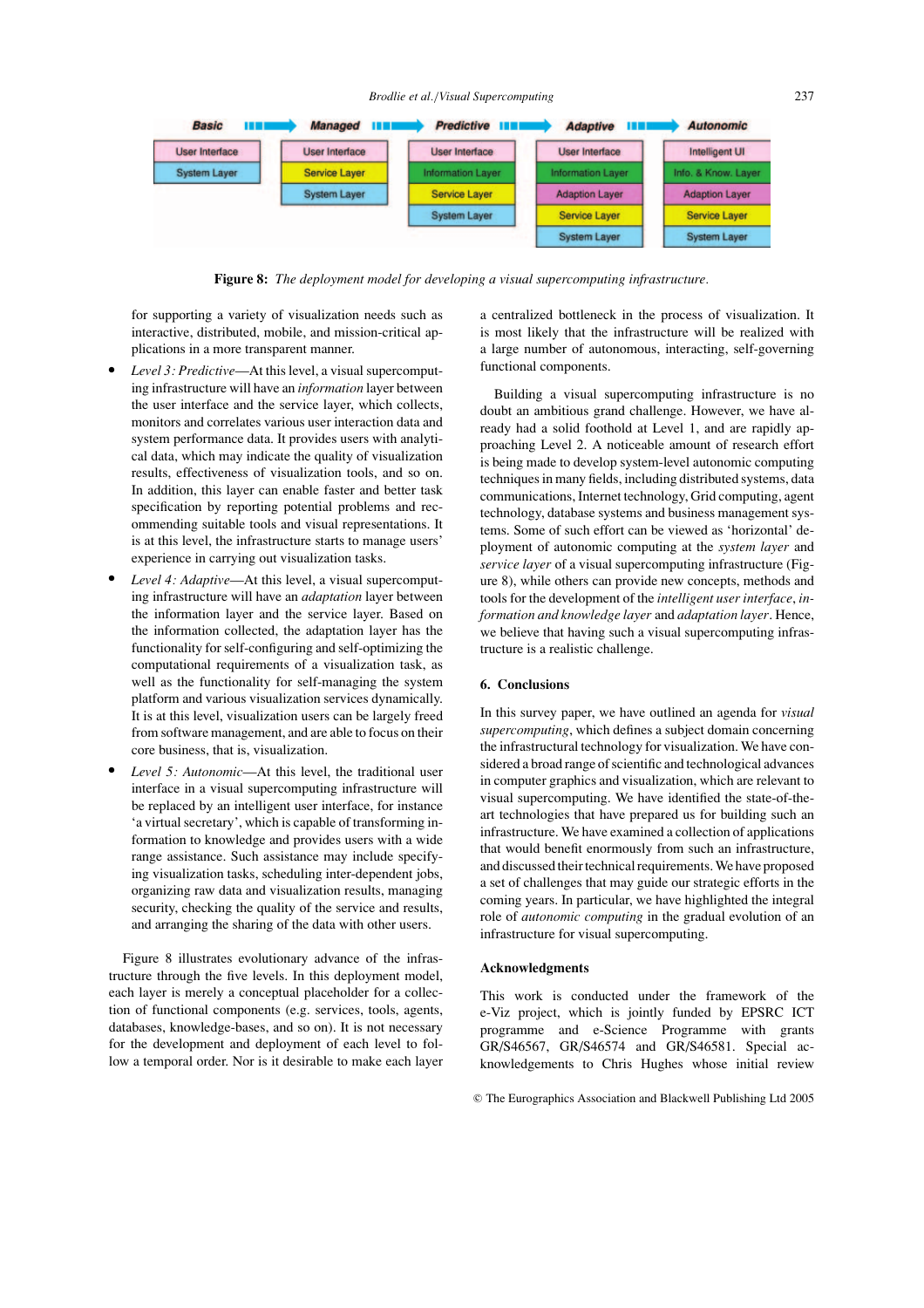motivated this survey, Nigel John who suggested making this as a group exercise for the e-Viz project, and Min Chen who coordinated the preparation of this paper. We are thankful to John Sharp, University of Wales Swansea, for his valuable advice on data flow computing.

#### **References**

- 1. e-Viz.www.eviz.org.
- 2. S. L. Pan and J.-N. Lee. Using e-CRM for a unified view of the customer. *Communications of the ACM* 46(4): 95–99, 2003.
- 3. J. O. Kephart and D. M. Chess. The vision of autonomic computing. *IEEE Computer*, pp. 41–50, 2003.
- 4. S. R. Whitman. A survey of parallel algorithms for graphics and visualization. In *Proc. Int. Workshop on High Performance Computing for Computer Graphics and Visualisation*, pp. 3–22, 1996.
- 5. C. Hansen. Known and potential high performance computing applications in computer graphics and visualization. In *Proc. Int. Workshop on High Performance Computing for Computer Graphics and Visualisation*, pp. 23–29, 1996.
- 6. D. Bartz and C. Silva. Rendering and visualization in parallel environments.In *Eurographics Tutorials*, 2001.
- 7. J. S. Vitter. External memory algorithms and data structures: dealing with massive data. *ACM Computer Survey* 33(2): 209–271, 2001.
- 8. K. Engel and T. Ertl. Interactive high-quality volume rendering with flexible consumer graphics hardware. In *Eurographics State of the Art Reports*, 2002.
- 9. D. A. Keim, W. Muller and H. Schumann. Visual data mining. In *Eurographics State of the Art Reports*, 2002.
- 10. K. Brodlie, J. Wood, D. Duce, J. Gallop, J. Walton. Distributed and collaborative visualization. In *Eurographics 2003 State of the Art Report*, 2003.
- 11. P. M. Dew, R. A. Earnshaw and T. R. Heywood. (Eds.) *Parallel Processing for Computer Vision and Display*. Addison-Wesley, 1989.
- 12. T. Theogaris. *Algorithms for Parallel Polygon Rendering*. Springer-Verlag, 1989.
- 13. S. Green. *Parallel Processing for Computer Graphics*. MIT Press, 1991.
- 14. S. Whitman. *Multiprocessor Methods for Computer Graphics Rendering*. AK Peters, 1992.
- 15. M. Slater, A. Steed and Y. Chrysanthou. *Computer Graphics and Virtual Environments*. Addison Wesley, 2002.
- 16. M. Koutek. *Scientific Visualisation in Virtual Reality: Interaction Techniques and Application Development*. Delft University of Technology, 2003.
- 17. R. Elwald and L. Mass. A high performance graphics system for the Cray-1. *ACM SIGGRAPH Computer Graphics*, pp. 82–86, 1978.
- 18. G. E. Moore. Cramming more components onto integrated circuits. *Electronics* 38(8): 1965.
- 19. S. Parker, W. Martin, P.-P. J. Sloan, P. Shirley, B. Smits and C. Hansen. Interactive ray tracing. In *Proc. Symp. Interactive 3D Graphics*, pp. 119–126, 1999.
- 20. M. J. Flynn. Some computer organizations and their effectiveness. *IEEE Trans. Computers* C-21(9): 948– 960, 1972.
- 21. S. Fortune and J. Wyllie. Parallelism in random access machines. In *Proc. ACM Symp. Theory of Computing*, pp. 114–118, 1978.
- 22. D. B. Skillicorn. A taxonomy for computer architectures. *IEEE Computer* 21(11): 46–57, 1988.
- 23. X. Zhang and X. Qin. Performance prediction and evaluation of parallel processing on a NUMA multiprocessor. *IEEE Trans. Software Engineering* 17(10): 1059, 1991.
- 24. K. Davis, A. Hoisie, G. Johnson, D. J. Kerbyson, M. Lang and S. Pakin, F. Petrini. A performance and scalability analysis of the BlueGene/L architecture. In *Proc. ACM/IEEE Conf. on Supercomputing*, pp. 41–ff, 2004.
- 25. T. Terasawa, S. Ogura, K. Inoue and H. Amano. A cache coherency protocol for multiprocessor chip. In *Proc. 7th IEEE Int. Conf. on Wafer Scale Integration*, pp. 238–247, 1995.
- 26. H. Ray, H. Pfister, D. Silver and T. A. Cook. Ray casting architectures for volume visualization. *IEEE Trans. Visualization and Computer Graphics* 5(3): 210–223, 1999.
- 27. A. S. Tanenbaum. *Modern Operating SystemsM*, 2nd Ed. Prentice Hall, 2001.
- 28. T. Y. Feng. A survey of interconnection networks. *IEEE Computers*, pp. 12–27, 1981.
- 29. R. Buyya. (Ed.) *High Performance Cluster Computing—Volume 2: Programming and Applications*. Prentice Hall, 1999.
- c The Eurographics Association and Blackwell Publishing Ltd 2005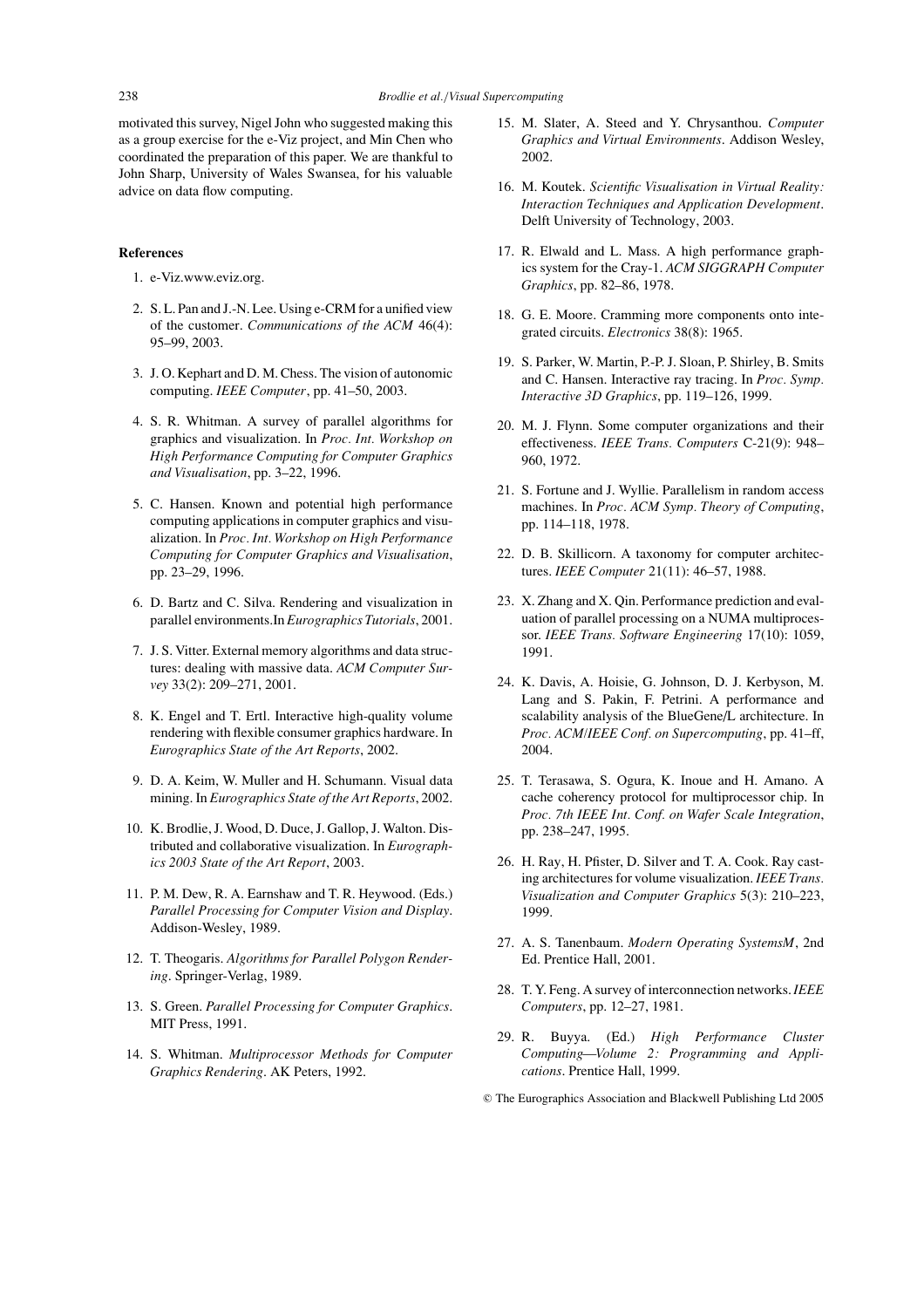- 30. A. D. Birrell and B. J. Nelson. Implementing remote procedure calls. *ACM Trans. Computer Systems*, 39– 59, 1984.
- 31. S. Baker. *CORBA Distributed Objects*. Addison Wesley, 1997.
- 32. M. van Steen, P. Homburg and A. S. Tanenbaum. Globe: A wide-area distributed system. *IEEE Concurrency* 7: 70–78, 1999.
- 33. D. E. Bernholdt, B. A. Allan and R. Armstrong *et al.* A component architecture for high-performance scientific computing. *Int. J High-Performance Computing Applications*. to appear, 2005.
- 34. S. Oaks and H. Wong. *Jini in a Nutshell*. O'Reilly & Associates, 2000.
- 35. I. Foster and C. Kesselman. Globus: A metacomputing infrastructure toolkit. *Int. J. Supercomputer Applications* 11(2): 115–128, 1997.
- 36. K. W. Brodlie, J. Wood, D. Duce, J. R. Gallop, D. Gavaghan, M. Giles, S. Hague, J. Walton, M. Rudgyard, B. Collins, J. Ibbotson and A. Knox. XML for visualization. In *Euroweb*, 2002.
- 37. P. Jogalekar and M. Woodside. Evaluating the scalability of distributed systems. *IEEE Trans. Parallel and Distributed Systems* 11(6): 589–603, 2000.
- 38. E. V. Krishnamurthy. *Parallel Processing: Principles and Practice*. Addison-Wesley, 1989.
- 39. J. L. Gustafson, G. R. Montry and R. E. Benner. Development of parallel methods for a 1024 hypercubes. *SIAM J. Scientific and Statistical Computing* 9(4): 609– 638, 1988.
- 40. G. A. Geist, J. A. Kohla and P. M. Papadopoulos. PVM and MPI: A comparison of features. *Calculateurs Paralleles* 8(2): 137–150, 1996.
- 41. A. Geist, A. Beguelin, J. Dongarra, W. Jiang, R. Manchek and V. Sunderam. *PVM Parallel Virtual Machine, A User's Guide and Tutorial for Networked Parallel Computing*. MIT Press, 1994.
- 42. V. Kumar, A. Grama, A. Gupta and G. Karypis. *Introduction to Parallel Computing: Design and Analysis of Algorithms*. Benjamin, 1993.
- 43. J. A. Sharp (Ed.): *Data Flow Computing: Theory and Practice*. Ablex Publishing, 1992.
- 44. D. Song and E. Golin. Fine-grain visualization algorithms in dataflow environments. In *Proc. IEEE Visualization*, pp. 126–133, 1993.
- 45. J. Ahrens, K. Brislawn, K. Martin, B. Geveci, C. C. Law and M. Papka. Large-scale data visualization using parallel data streaming. *IEEE CG&A* 21(4): 34–41, 2001.
- 46. G. Humphreys, M. Houston, R. Ng, R. Frank, S. Ahern, P. D. Kirchner and J. T. Klosowski. Chormium: a stream-processing framework for interactive rendering on clusters. In *Proc. ACM SIGGRAPH*, 2002.
- 47. K. Moreland and D. Thompson. From cluster to wall with VTK. In *Proc. IEEE Symp. Parallel and Large-Data Visualization and Graphics*, pp. 25–32, 2003.
- 48. S. Molnar, C. M, D. Ellsworth and H. Fuchs. A sorting classification of parallel rendering. *IEEE CG&A* 14(4): 23–32, 1994.
- 49. P. Mackerras and B. Corrie. Exploiting data coherence to improve parallel volume rendering. *IEEE Parallel and Distributed Technology: Systems and Applications* 2(2): 8–16, 1994.
- 50. S. Goil and S. Ranka. Dynamic load balancing for raytraced volume rendering on distributed memory machines.In *Proc. Int. Conf. on High Performance Computing*, 1995.
- 51. S. Muraki, E. B. Lum, K.-L. Ma, M. Ogata and X. Liu. A PC cluster system for simultaneous interactive volumetric modeling and visualization. In*Proc. IEEE Symp. Parallel and Large-Data Visualization and Graphics*, pp. 95–102, 2003.
- 52. C. M. Wittenbrink and M. Harrington. A scalable MIMD volume rendering algorithm. In *Proc. 8th Int. Parallel Processing Symp.*, pp. 916–922, 1994.
- 53. P. Lacroute. Analysis of a parallel volume rendering system based on the shear-warp factorisation. *IEEE Trans. Visualization and Computer Graphics* 2(3): 218– 231, 1996.
- 54. M. Meissner, M. Doggett, U. Kamus and J. Hirche. Accelerating volume rendering using an on-chip SRAM occupancy map. *In Proc. IEEE Int. Symp. Circuits and Systems*, vol. 2, pp. 757–760, 2001.
- 55. K. Brodlie, D. Duce, J. Gallop, M. Sagar, J. Walton and J. Wood. Visualization in grid computing environments. In *Proc. IEEE Visualization*, pp. 155–162, 2004.
- 56. L. J. Doctor and J. G. Torborg. Display techniques for octree-encoded objects. *IEEE CG&A* 3(1): 29–38, 1981.
- 57. C. H. Chien and J. K. Aggarwal. Volume/surface octrees for the representation of three-dimensional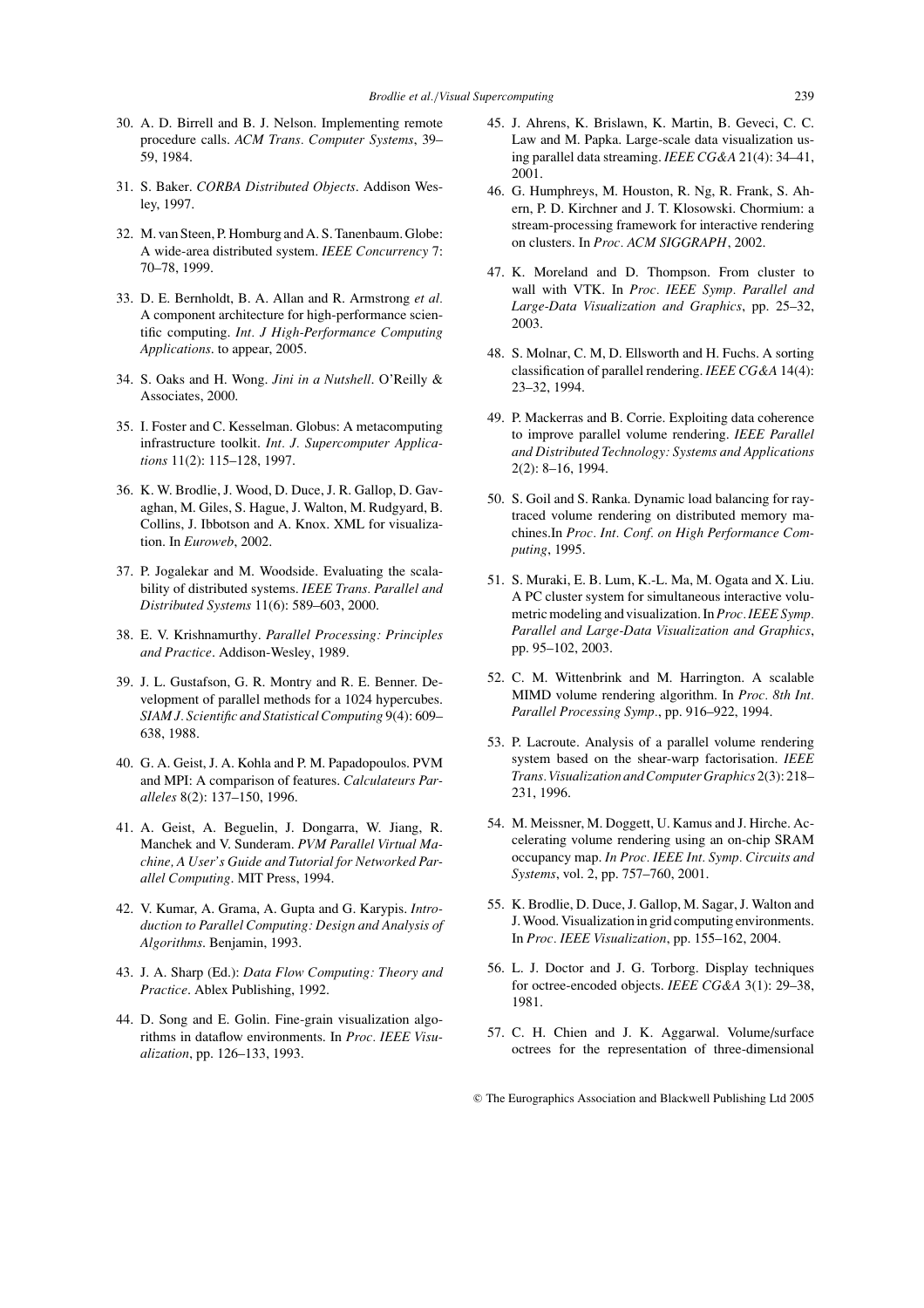objects. *Computer Vision, Graphics and Image Processing* 36(1): 100–113, 1986.

- 58. J. Veenstra and N. Ahuja. Line drawings of octreerepresented objects. *ACM Trans. Graphics* 7(1): 61–75, 1988.
- 59. P. Lindstrom and V. Pascucci. Terrain simplification simplified: A general framework for view-dependent out-of-core visualization. *IEEE Trans. Visualization and Computer Graphics* 8(3): 239–254, 2002.
- 60. E. W. Bethel, G. Humphreys, B. Paul and J. D. Brederson. Sort-first, distributed memory parallel visualization and rendering. In *Proc. IEEE Symp. Parallel and Large Data Visualization and Graphics*, pp. 41– 50, 2003.
- 61. M. Naef, E. Lamboray, O. Staadt and M. Gross. The blue-c distributed scene graph. In *Proc. IEEE Virtual Reality*, pp. 275–276, 2003.
- 62. K. Ma, J. S. Painter and M. F. Krogh. Parallel volume rendering using binary swap composition.*IEEE CG&A* 14(4): 59–67, 1994.
- 63. T.-Y. Lee, C. S. Raghavendra and J. B. Nicholas. Image composition schemes for sort-last polygon rendering on 2D mesh multicomputers. *IEEE Trans. Visualization and Graphics* 2(3): 202–217, 1996.
- 64. A. Stompel, K.-L. Ma, E. B. Lum, J. Ahrens and J. Patchett. SLIC: Scheduled linear image compositing for parallel volume rendering. In *Proc. IEEE Symp. Parallel and Large-Data Visualization and Graphics*, 2003.
- 65. W. Lorensen and H. Cline. Marching cubes: a high resolution 3D surface construction algorithm. *ACM SIG-GRAPH Computer Graphics* 21(4): 163–169, 1987.
- 66. M. Levoy. Display of surfaces from volume data. *IEEE CG&A* 8(5): 29–37, 1988.
- 67. R. Pinkham, M. Novak and K. Guttag. Video RAM excels at fast graphics. *Electronic Design* 31(17): 161– 182, 1983.
- 68. B. Cabral, N. Cam and J. Foran. Accelerated volume rendering and tomographic reconstruction using texture mapping hardware. In *Proc. ACM/IEEE Symp. Volume Visualization*, pp. 91–98, 1995.
- 69. R. Westermann and T. Ertl. Efficiently using graphics hardware in volume rendering applications. In *Proc. ACM SIGGRAPH*, pp. 169–177, 1998.
- 70. C. Rezk-Salama, P. Hastreiter, C. Teitzel and T. Ertl. Interactive exploration of volume line integral convo-

lution based on 3d-texture mapping. In *Proc. Visualization*, pp. 233–240, 1999.

- 71. A. Telea and J. J. van Wijk. 3D IBFV: hardwareaccelerated 3D flow visualization. In *Proc. IEEE Visualization*, pp. 233–240, 2003.
- 72. J. E. II Swan, K. Mueller, T. Müller, N. Shareef, R. Crawfis and R. Yagel. An anti-aliasing technique for splatting. In *Proc. IEEE Visualization*, pp. 197–206, 1997.
- 73. H. Pfister, M. Zwicker, J. van Baar and M. Gross. Surfels: surface elements as rendering primitives. In *Proc. ACM SIGGRAPH*, pp. 335–342, 2000.
- 74. M. Meissner, U. Hoffmann and W. Strasser. Enabling classification and shading for 3d texture mapping based volume rendering using OpenGL and extensions. In *Proc. IEEE Visualizationn*, 1999.
- 75. C. Rezk-Salama, K. Engel, M. Bauer, G. Greiner and T. Ertl. Interactive volume rendering on standard PC graphics hardware using multi-textures and multistage-rasterization. In *Proc. Eurographics/SIGGRAPH Workshop on Graphics Hardware*, pp. 109–118, 147, 2000.
- 76. S. Roettger, S. Guthe, D. Weiskopf, T. Ertl and W. Strasser. Smart hardware accelerated volume rendering. In *Proc. EUROGRAPHICS/IEEE-TCVG Symp. Visualization*, 2003.
- 77. W. T. Corrêa, J. T. Klosowski and C. T. Silva. Visibilitybased prefetching for interactive out-of-core rendering. In *Proc. IEEE Symp. Parallel and Large-Data Visualization and Graphics*, pp. 2–8, 2003.
- 78. A. Wilen, J. P. Schade and R. Thornburg. *Introduction to PCI Express: A Hardware and Software Developer's Guide*. Intel Press, 2003.
- 79. H. Pfister, J. Hardenbergh, J. Knittel, H. Lauer and L. Seiler. The VolumePro real-time ray-casting system. In *Proc. ACM SIGGRAPH*, pp. 251–260, 1999.
- 80. H. Pfister and A. Kaufman. Cube-4—a scalable architecture for real-time volume rendering. In *Proc. ACM/IEEE Symp. Volume Rendering*, pp. 47–54, 1996.
- 81. B. Wylie, C. Pavlakos, V. Lewis and K. Moreland. Scalable rendering on PC clusters. *IEEE CG&A* 21(4): 62– 69, 2001.
- 82. G. Humphreys, M. Eldridge, I. Buck, G. Stoll, M. Everett and P. Hanrahan. WireGL: a scalable graphics system for clusters. In *Proc. ACM SIGGRAPH*, 2001.
- 83. Visapult 2.0. http://www-vis.lbl.gov/Research/ visapult2/.
- c The Eurographics Association and Blackwell Publishing Ltd 2005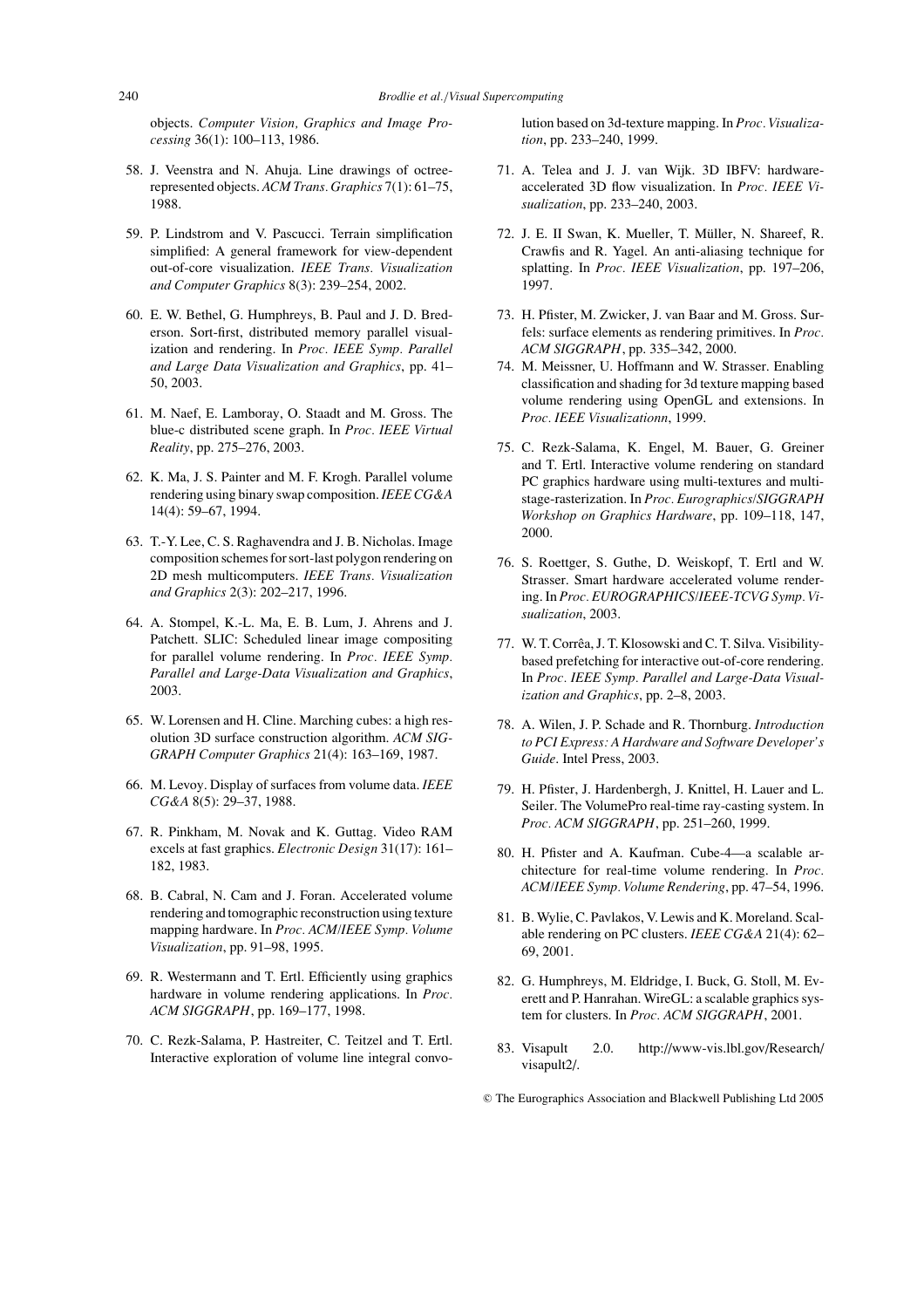- 84. W. Bethel and J. Shalf. Consuming network bandwidth with visapult. In *The Visualization Handbook*,C. Hansen, C. Johnson, (Eds.) Academic Press, 2003.
- 85. ParaView. http://www.paraview.org/.
- 86. VisIt. http://www.llnl.gov/visit/.
- 87. VisSUS. http://pascucci.org/visus/.
- 88. The Metabuffer Project. http://www.ices.utexas. edu/ccv/projects/DiDi/Metabuffer.htm.
- 89. G. Burdea and P. Coiffet. *Virtual Reality Technology*, 2nd ed. Wiley, 2003.
- 90. W. R. Sherman and A. B. Craig. *Understanding Virtual Reality: Interface, Application and Design*. Morgan Kaufmann, 2002.
- 91. S. Smith, T. Marsh, D. Duke and P. Wright. Drowning in immersion. In *Proc. UK-VRSIG*, 1998.
- 92. B. G. Blundell and A. J. Schwarz. The classification of volumetric display systems: characteristics and predictability of the image space. *IEEE Trans. Visualization and Computer Graphics* 8(1): 66–75, 2002.
- 93. M. Halle. Autostereoscopic displays and computer graphics. *ACM SIGGRAPH Computer Graphics* 31(2): 58–62, 1997.
- 94. R. J. Stone. Haptic feedback: A potted history from telepresence to virtual reality. In*Proc. 1st Int. Workshop on Haptic Human-Computer Interaction*, vol. LNCS 2058, pp. 1–7, 2000.
- 95. C. Cruz-Neira, D. J. Sandin and T. A. DeFanti *et al.* The CAVE: Audio visual experience automatic virtual environment. *Communications of the ACM* 35(6): 65– 72, 1992.
- 96. J. Kelso, L. E. Arsenault, S. G. Satterfield and R. D. Kriz. DIVERSE: a framework for building extensible and reconfigurable device independent virtual environments. In *Proc. IEEE Virtual Reality*, pp. 183–190. 2002.
- 97. RAVE. http://www.wesc.ac.uk/projects/rave.
- 98. J. Shalf and E. W. Bethel. The Grid and future visualization systems architectures. *IEEE CG&A* 23(2): 6–9, 2003.
- 99. C. Carlson and O. Hagsand. DIVE: a platform for multiuser virtual environments. *Computers and Graphics* 17(6): 1993.
- 100. C. M. Greenhalgh and S. D. Benford. MASSIVE: a virtual reality system for teleconferencing. *ACM Trans. Computer Human Interfaces* 2(3): 239–261, 1995.
- 101. W. Broll. Interacting in distributed collaborative VE. In *Proc. VRAIS*, 1995.
- 102. V. Normand and J. Tromp. Collaborative virtual environments: the COVEN project.In *Proc. the Framework for Immersive Virtual Environments Conf.*, 1996.
- 103. M. Slater, M. Usoh, S. Benford, D. Snowdon, C. Brown, T. Rodden, G. Smith and S. Wilbur. Distributed extensible virtual reality laboratory (DEVRL). In *Proc. 3rd Eurographics Workshop on Virtual Environments*, 1996.
- 104. S. D. Benford, J. Bowers, S. Gray, T. R. Rodden, M. Rygol and V. Stanger. The VirtuOsi project. In *Proc. London Virtual Reality Expo*, 1994.
- 105. R. T. Azuma. A survey of augmented reality. *Presence: Teleoperators & Virtual Environments*, 6(4): 355–85, 1997.
- 106. C. Pinhanez. Augmenting reality with projected interactive displays. In *Proc. Int. Symp. Virtual and Augmented Architecture*, 2001.
- 107. D. LaRose. *A Fast, Affordable System for Augmented Reality*. Master's thesis, Robotics Institute, Carnegie Mellon University, April 1998.
- 108. J. Rekimoto and M. Saitoh. Augmented surfaces: A spatially continuous work space for hybrid computing environments. In *Proc. ACM CHI*, pp. 378–385, 1999.
- 109. D. Schmalstieg, A. Fuhrmann, G. Hesina, Z. Ari, L. Encarnac, A. Gervautz and W. Purgathofer. *The Studierstube Augmented Reality Project*. Tech. rep., TU Wien, 2000.
- 110. W. E. L. Grimson, T. Lozano-Pérez, W. M. Wells III, G. J. Ettinger, S. J. White and R. Kikinis. An automatic registration method for frameless stereotaxy, image guided surgery, and enhanced reality visualization. *IEEE Trans. Medical Imaging* 15(2): 129–140, 1996.
- 111. F. P. Vidal, F. Bello, K. Brodlie, N. W. John, D. Gould, R. Phillips and N. Avis. Medical visualization and virtual environments. In *Eurographics State of the Art Reports*, 2004.
- 112. I. Poupyrev, D. S. Tan, M. Billinghurst, H. Kato, H. Regenbrecht and N. Tetsutani. A survey of augmented reality. *IEEE Computer*, 2–9, 2002.
- 113. M. Billinghurst, H. Kato and I. Poupyrev. The MagicBook: A transitional AR interface. *Computers and Graphics*, 745–753, November 2001.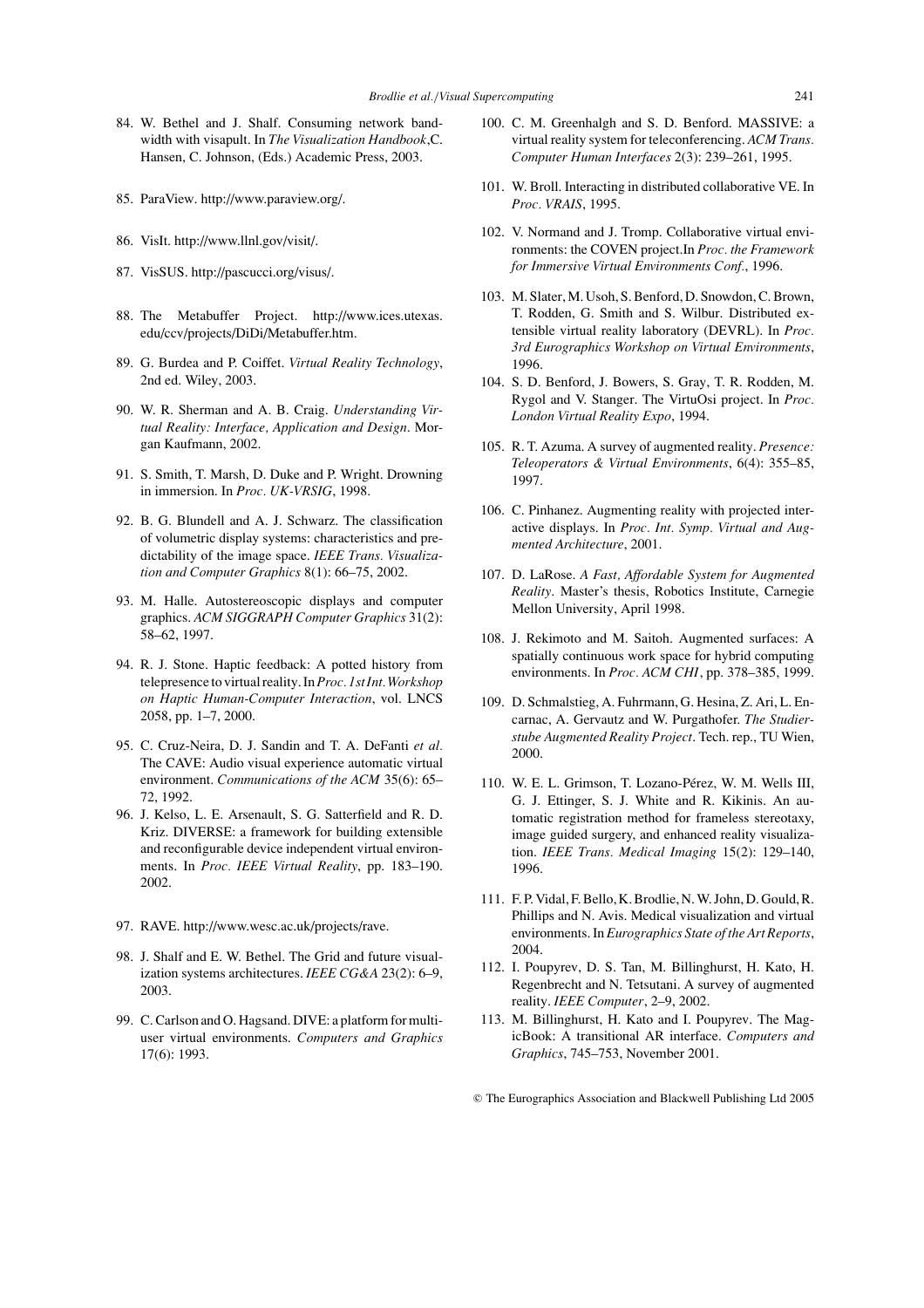- 114. The High Performance Computing Center in Stuttgart: Visualization — augmented reality. http://www.hlrs.de/organization/vis/ar/.
- 115. C. S. Ang, D. C. Martin and M. D. Doyle. Integrated control of distributed volume visualization through the world wide web. In *Proc. IEEE Visualization*, pp. 13– 20, 1994.
- 116. J. D. Wood, K. W. Brodlie and H. Wright. Visualization over the world wide web and its application to environmental data. In *Proc. IEEE Visualization*, pp. 81–86, 1996.
- 117. K. Engel, R. Westermann and T. Ertl. Isosurface extraction techniques for web-based volume visualization. In *Proc. IEEE Visualization*, pp. 139–146, 1999.
- 118. C. K. Michaels and M. J. Bailey. VizWiz: A Java applet for interactive 3D scientific visualization over the web. In *Proc. IEEE Visualization*, 1997.
- 119. VNC. http://www.realvnc.com/.
- 120. NERSC:. http://acts.nersc.gov/cumulvs/.
- 121. pV3. http://raphael.mit.edu/pv3/pv3.html.
- 122. COVISE. http://www.vircinity.com/.
- 123. J. Wood, H. Wright and K. Brodlie. Collaborative visualization. In *Proc. IEEE Visualization*, pp. 253–259, 1997.
- 124. Access Grid documentation. http://www. accessgrid.org.
- 125. I. Foster and C. Kesselman. (Eds.) *The Grid: Blueprint for a New Computing Infrastructure*. Morgan Kaufmann, 1998.
- 126. I. Foster and C. Kesselman. The Globus project: a status report. In *Proc. Heterogeneous Computing Workshop*, pp. 4–18, 1998.
- 127. D. W. Erwin and D. F. Snelling. UNICORE: a Grid computing environment. *Lecture Notes in Computer Science 2150*, 825–834, 2001.
- 128. EUROGRID. http://www.eurogrid.org.
- 129. GRIP. http://www.grid-interoperability.org/.
- 130. S. J. Chapin, D. Katramatos, J. Karpovich and A. S. Grimshaw. The Legion resource management system. In *Job Scheduling Strategies for Parallel Processing*,D. G. Feitelson, L. Rudolph, (Eds.) Springer Verlag, pp. 162–178, 1999.
- 131. Condor. http://www.cs.wisc.edu/condor.
- 132. Sun Microsystems, Inc. http://www.sun.com/ solutions/infrastructure/grid.
- 133. I. Foster, C. J. N. Kesselman and S. Tuecke. The physiology of the Grid: an open Grid services architecture for distributed system integration. In *Open Grid Services Infrastructure WG*, 2002.
- 134. D. Snelling. UNICORE: A grid computing environment. In *Proc. EUROPAR* August, 2001.
- 135. J. Dunagan, R. Roussev, B. Daniels, A. J. C. Verbowski and Y. Wang. Towards self-managing software patching process using black-box persistent-state manifestes. In *Proc. 1st Int. Conf. on Autonomic Computing*, pp. 106– 113, 2004.
- 136. M. Agarwal and M. Parashar. Enabling autonomic compositions in Grid environments. In *Proc. 4th Int. Workshop on Grid Computing*, pp. 34–41, 2003.
- 137. N. Kandasamy, S. Abdelwahed and J. Hayes. Selfoptimization in computer systems via on-line control: applications to power management. In *Proc. 1st Int. Conf. on Autonomic Computing*, pp. 54–61, 2004.
- 138. S. Aiber, D. Gilat, A. Landau, N. Razinkov, A. Sela and S. Wasserkrug. Autonomic self-optimization according to business objectives. In *Proc. 1st Int. Conf. on Autonomic Computing*, pp. 206–213, 2004.
- 139. J. Norris, K. Coleman, A. Fox and G. Candea. OnCall: defeating spikes with a free-market application cluster. In *Proc. 1st Int. Conf. on Autonomic Computing*, pp. 1198–205, 2004.
- 140. M. Chen, A. X. Zheng, J. Lloyd, M. I. Jordan and E. Brewer. Failure diagnosis using decision trees. In *Proc. 1st Int. Conf. on Autonomic Computing*, pp. 36–43, 2004.
- 141. N. H. Minsky. On conditions for self-healing in distributed software systems. In *Autonomic Computing Workshop—Proc. 5th Int. Workshop on Active Middleware Services*, 2003.
- 142. T. Eymann, M. Reinicke, O. Ardaiz, P. Artigas, F. Freitag and L. Navarro. Self-organizing resource allocation for autonomic network. In *Proc. 14th Int. Workshop on Database and Expert Systems Applications*, pp. 656– 660, 2003.
- 143. A. Lee and M. Ibrahim. Emotional attributes in autonomic computing systems. In *Proc. 14th Int. Workshop on Database and Expert Systems Applications*, pp. 681– 685, 2003.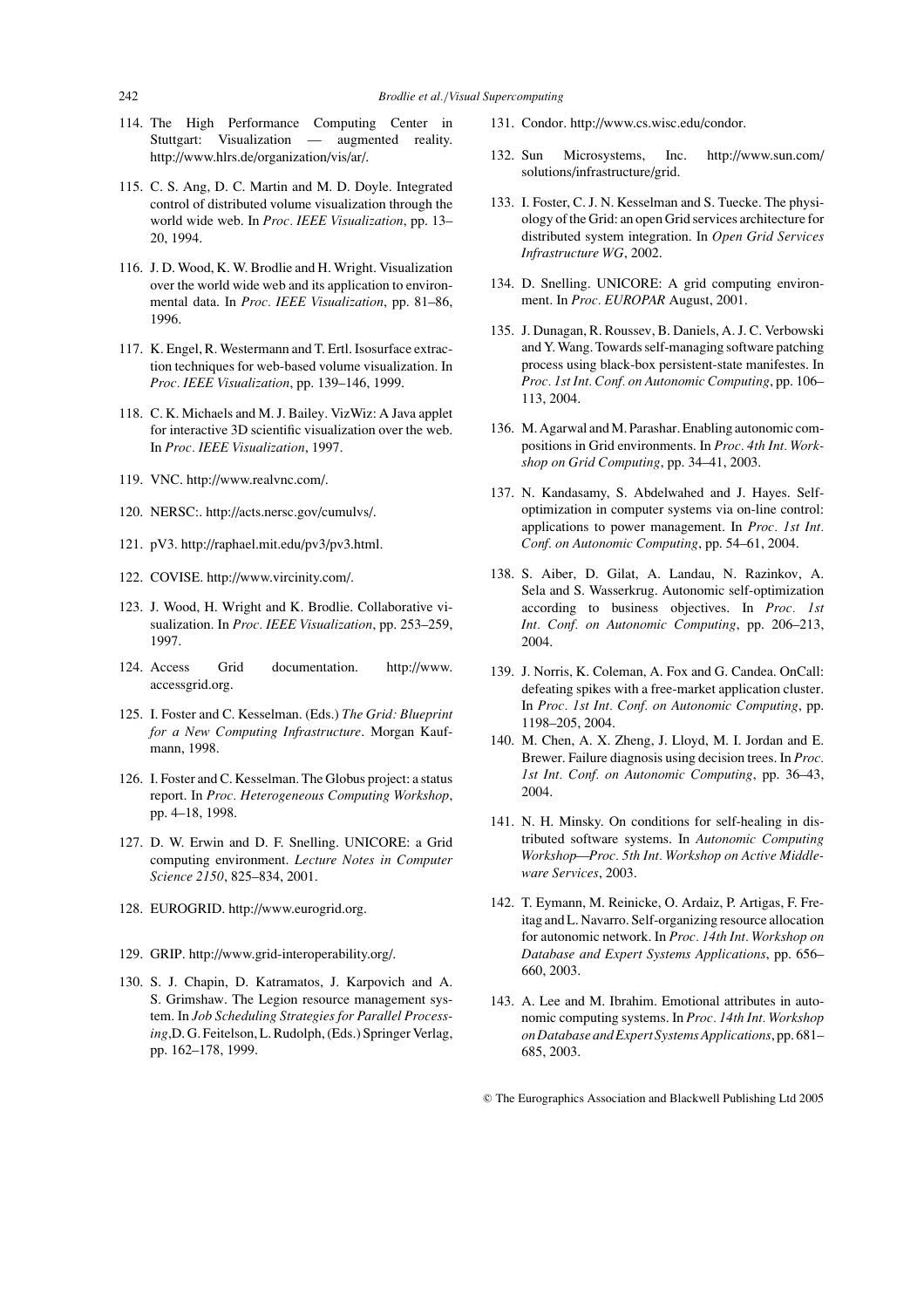- 144. N. Minsky and V. Ungureanu. Law-governed interaction: a coordination and control mechanism for heterogeneous distributed systems. In *ACM Trans. Software Engineering and Methodology*, 2000.
- 145. W. E. Walsh, G. Tesauro, J. O. Kephart and R. Das. Utilities functions in autonomic systems. In *Proc. 1st Int. Conf. on Autonomic Computing*, pp. 70–77, 2004.
- 146. C. Linn. Semantic reliability in distributed systems: ontology issues and system engineering. In *Proc. IEEE/WIC Int. Conf. on Web Intelligence*, pp. 292–300, 2003.
- 147. G. Tziallas and B. Theodoulidis. Building autonomic computing systems based on ontological component models. In *Proc. 14th Int. Workshop on Database and Expert Systems Applications*, pp. 674–680, 2003.
- 148. S. Anderson, M. Hartswood, R. Procter, M. Rouncefield, R. Slack, J. Soutter and A. Voss. Making autonomic computing systems accountable: the problem of human computer interaction. In *Proc. 14th Int. Workshop on Database and Expert Systems Applications*, pp. 718–724, 2003.
- 149. Z. Constantinescu. Towards an autonomic distributed computing environment. In *Proc. 14th Int. Workshop on Database and Expert Systems Applications*, pp. 699– 703, 2003.
- 150. X. Dong, S. Hariri, L. Xue, H. Chen, M. Zhang, S. Pavuluri and S. Rao. Autonomia: an autonomic computing environment. In *Proc. IEEE Int. Conf. on Performance, Computing, and Communications*, pp. 61–68, 2003.
- 151. G. Deen, T. Lehman and J. Jaufman. The almaden optimalgrid project. In *Autonomic Computing Workshop— Proc. 5th Int. Workshop on Active Middleware Services*, 2003.
- 152. E. E. Koutsofio. Visualizing large-scale telecommunication networks and services. In *Proc. IEEE Visualization*, 1999.
- 153. G. W. Daniel and M. Chen. Video visualization. In*Proc. IEEE Visualization*, pp. 409–416, 2003.
- 154. P. Cignoni, C. Montani, E. Puppo and R. Scopigno. Optimal isosurface extraction from irregular volume data. In *Proc. IEEE Symp. Volume Visualization*, pp. 31–38, 1996.
- 155. Y.-J. Chiang and C. T. Silva. I/O optimal isosurface extraction. In *Proc. IEEE Visualization*, pp. 293–300, 1997.
- 156. P. M. Sutton and C. D. Hansen. Accelerated isosurface

extraction in time-varying fields. *IEEE Trans. Visualization and Computer Graphics* 6(2): 98–107, 2000.

- 157. S.-K. Ueng, C. Sikorski and K.-L. Ma. Out-of-core streamline visualization on large unstructured meshes. *IEEE Trans. Visualization and Computer Graphics* 3(4): 370–380, 1997.
- 158. P. Lindstrom. Out-of-core simplification of large polygonal models. In *Proc. ACM SIGGRAPH*, pp. 259–262, 2000.
- 159. H.-W. Shen, L.-J. Chiang and K.-L. Ma. A fast volume rendering algorithm for time-varying fields using a time-space partitioning (tsp) tree. In *Proc. IEEE Visualization*, pp. 371–378, 1999.
- 160. R. Farias and C. T. Silva. Out-of-core rendering of large, unstructured grids. *IEEE CG&A* 21(4): 42–50, 2001.
- 161. M. Pharr, C. Kolb, R. Gershbein and P. Hanrahan. Rendering complex scenes with memory-coherent ray tracing. In *Proc. ACM SIGGRAPH*, pp. 101–108, 1997.
- 162. T. Kurc, Ü. Çatalyürek, C. Chang, A. Sussman and J. Saltz. Visualization of large data sets with the active data repository. *IEEE CG&A* 21(4): 24–33, 2001.
- 163. J. Wilhelms and A. van Gelder. Octrees for faster isosurface generation. *ACM Trans. Graphics* 11(3): 201–227, 1992.
- 164. M. W. Jones. *The Visualisation of Regular Three Dimensional Data*. PhD thesis, University of Wales, 1995.
- 165. D. Laur and P. Hanrahan. Hierarchical splatting: a progressive refinement algorithm for volume rendering. *ACM SIGGRAPH Computer Graphics* 25(4): 285–288, 1991.
- 166. J. Wilhelms, A. van Gelder, P. Tarantino and J. Gibbs. Hierarchical and parallelizable direct volume rendering for irregular and multiple grids. In *Proc. IEEE Visualization*, 1996.
- 167. Y. Livnat and C. Hansen. View dependent isosurface extraction. In *Proc. IEEE Visualization*, pp. 175–180, 1998.
- 168. E. LaMar, B. Hamann and K. Joy. Multiresolution techniques for interactive texture-based volume visualization. In *Proc. IEEE Visualization*, pp. 355–362, 1999.
- 169. J. T. Klosowski and C. T. Silva. The prioritized-layered projection algorithm for visible set estimation. *IEEE Trans. Visualization and Computer Graphics* 6(2): 108– 123, 2000.
- 170. A. Norton and A. Rockwood. Enabling view-dependant progressive volume visualization on the grid. *IEEE*
- c The Eurographics Association and Blackwell Publishing Ltd 2005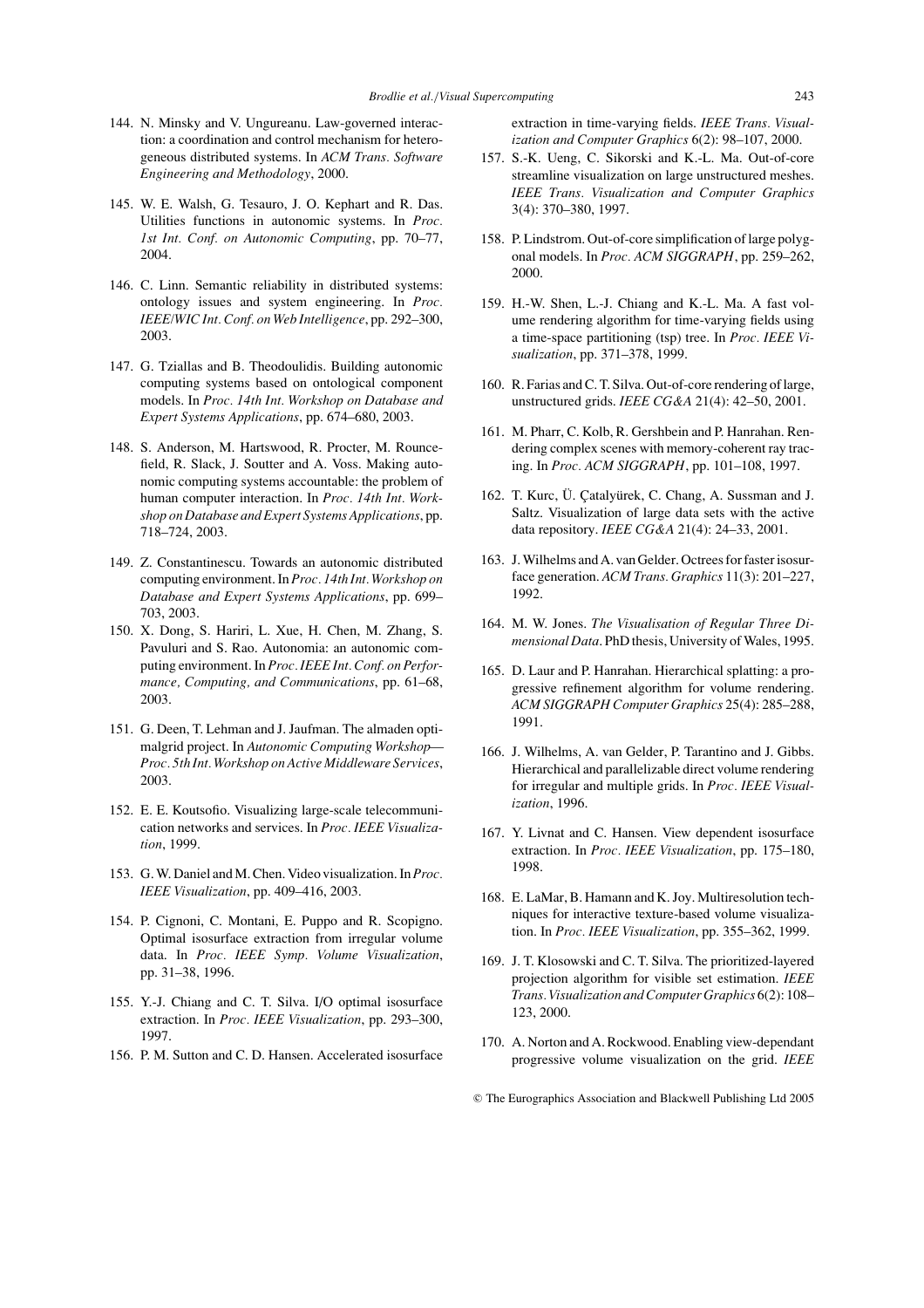*CG&A* 23(2): 22–31, 2003.

- 171. S. Wang and A. Kaufman. Volume sampled voxelization of geometric primitives. In *Proc. IEEE Visualization*, pp. 78–84, 1993.
- 172. M. W. Jones. The production of volume data from triangular meshes using voxelisation.*Computer Graphics Forum* 15(5): 311–318, 1996.
- 173. M. Chen and J. V. Tucker. Constructive volume geometry. *Computer Graphics Forum* 19(4): 281–293, 2000.
- 174. A. S. Winter and M. Chen. vlib: a volume graphics API. In *Proc. Volume Graphics*, pp. 133–147, 2001.
- 175. K.-L. Ma and S. Parker. Massively parallel software rendering for visualizing large-scale data sets. *IEEE CG&A* 21(4): 72–83, 2001.
- 176. M. Sarkar and M. Brown. Graphical FishEye views of graphs. In *Proc. ACM CHI*, pp. 83–91, 1992.
- 177. J. D. Mackinlay, G. G. robertson and S. K. Card. The perspective wall: detail and context smoothly integrated. In *Proc. ACM CHI*, pp. 172–180, 1991.
- 178. T. Munzner. Exploring large graphs in 3d hyperbolic space. *IEEE CG&A* 18(4): 18–23, 1998.
- 179. M. Sarkar, S. S. Snibbe, O. Tversky and S. P. Reiss. Stretching the rubber sheet. In *Proc. ACM Symp. User Interface Software and Technology*, 1993.
- 180. Y. Kurzion and R. Yagel. Space deformation using ray deflectors. In*Proc. 6th Eurographics Workshop on Rendering*, pp. 21–32, 1995.
- 181. M. S. T. Carpendale, D. J. Cowperthwaite and F. D. Fracchia. Extending distortion viewing from 2D to 3D. *IEEE CG&A* 17(4): 42–51, 1997.
- 182. S. M. F. Treavett and M. Chen. Pen-and-ink rendering in volume visualization. In *Proc. IEEE Visualization 2000*, pp. 203–210, 2000.
- 183. E. LaMar, B. Hamann and K. I. Joy. A magnification lens for interactive volume visualization. In *Proc. IEEE Pacific Conf. on Computer Graphics and Applications*, pp. 223–231, 2001.
- 184. M. Hadwiger, C. Berger and H. Hauser. High-quality two level volume rendering of segmented data sets on consumer graphics hardware. In *Proc. IEEE Visualization*, pp. 301–308, 2003.
- 185. M. Chen, J. V. Tucker, R. H. Clayton and A. V. Holden. Constructive volume geometry applied to visualization of cardiac anatomy and electrophysiology. *Int. J. Bifurcation and Chaos* 13(12): 3591–3604, 2003.
- 186. P. Wong. Visual data mining. *IEEE CG&A* 19(5): 20– 21, 1999.
- 187. J. M. Hellerstein, R. Avnur, A. Chou, C. Hidber, C. Olston, V. Raman, T. Roth and P. J. Haas. Interactive data analysis: The control project.*Computer* 32(8): 51– 58, 1999.
- 188. A. Hinneburg, D. A. Keim and M. Wawryniuk. Hd-eye: Visual mining of high-dimensional data. *IEEE CG&A* 19(5): 22–31, 1999.
- 189. B. Shneidermann. Tree visualization with treemaps: a 2D space filling approach. *ACM Trans. Graphics* 11(1): 92–99, 1992.
- 190. J. Stasko and E. Zhang. Focus+context display and navigation techniques for enhancing radial space-filling hierarchy visualization. In *Proc. IEEE Information Visualization*, pp. 57–65, 2000.
- 191. D. A. Keim, H. P. Kriegel and M. Ankerst. Recursive pattern: a technique for visualizing very large amounts of data. In *Proc. IEEE Visualization*, pp. 279–286, 1995.
- 192. M. Ankerst, D. A. Keim and H. P. Kriegel. Circle segments: a technique for visual exploring large multidimensional data sets. In *Proc. IEEE Visualization*, p. Hot Topic Session, 1996.
- 193. H. Theisel and M. Kreuseler. An enhanced spring model for information visualization. *Computer Graphics Forum* 17(3): 335–343, 1998.
- 194. T. Kohonen. *Self-Organizing Maps*, 2nd ed. Springer, 1997.
- 195. J. Marks, B. Andalman and P. A. Beardsley *et al.* Design galleries: a general approach to setting parameters for computer graphics and animation. In *Proc. ACM SIGGRAPH*, pp. 389–400, 1997.
- 196. G. Kindlmann and J. Durkin. Semi-automatic generation of transfer functions for direct volume rendering. In *Proc. IEEE Symp. Volume Visualization*, pp. 79–86, 1998.
- 197. E. Gallopoulos, E. N. Houstis and J. R. Rice. Computer as thinker/doer: Problem-solving environments for computational science. *IEEE Computional Science and Engineering* 1(2): 11–23, 1994.
- 198. G. Allen, W. Benger, T. Dramlitsch, T. Goodale, H.-C. Hege, G. Lanfermann, A. Merzky, T. Radke, E. Seidel and J. Shalf. Cactus tools for Grid applications. *Cluster Computing* 4(3): 179–188, 2001.
- 199. C. Upson, T. Faulhaber Jr., D. Kamins, D. H. Laidlaw,